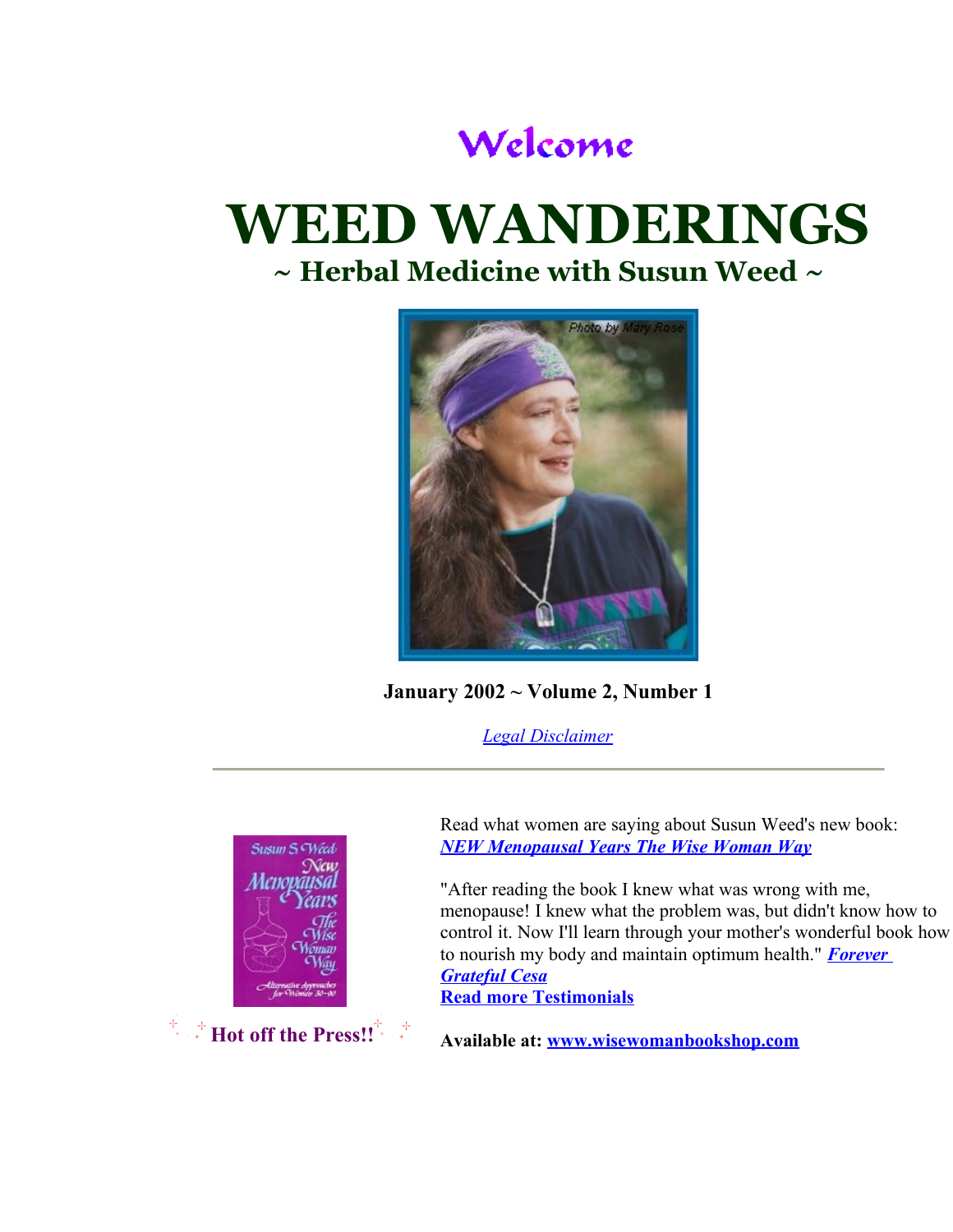

# **What's** *Inside* **Weed Wanderings this Month...**



**[Feature Article](http://www.susunweed.com/herbal_ezine/Weed_letter_Jan-02.htm#article) HERBAL ALLIES for PREGNANCY PROBLEMS**



**[Book Review](http://www.susunweed.com/herbal_ezine/Weed_letter_Jan-02.htm#book)**

**Childbearing Year [Ask Susun Weed](http://www.susunweed.com/herbal_ezine/Weed_letter_Jan-02.htm#question) Oatstraw infusion increases libido!**



**[Recipe of the Month](http://www.susunweed.com/herbal_ezine/Weed_letter_Jan-02.htm#recipe) Nettle Pharmacy - hair tonic, lotion & rescue**

**~ [New Links](http://www.susunweed.com/herbal_ezine/Weed_letter_Jan-02.htm#links) ~** *Fun and interesting sites for you to visit!* **[Extra Feature](http://www.susunweed.com/herbal_ezine/Weed_letter_Jan-02.htm#surprise) The Goddess is Alive in Every Woman**

\*\*\*\*\* [Weed Wanderings Archive](http://www.susunweed.com/Weed_letter_Archive.htm)

WISE WOMAN FORUM [WISE WOMAN BOOKSHOP](http://www.herbshealing.com/wisewomanforum.htm)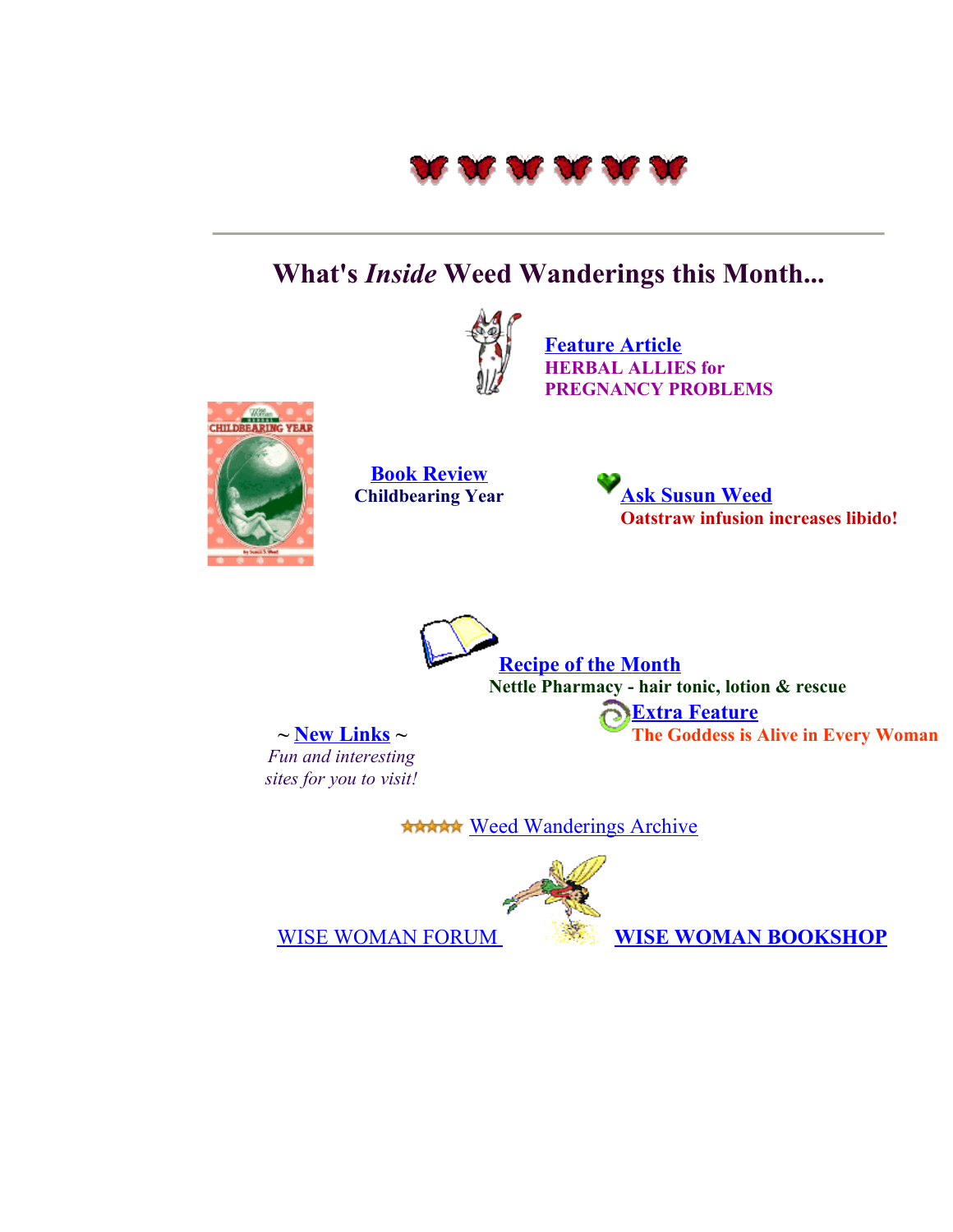

# **~ FEATURE ARTICLE ~**

**HERBAL ALLIES for PREGNANCY PROBLEMS** *by Susun S. Weed*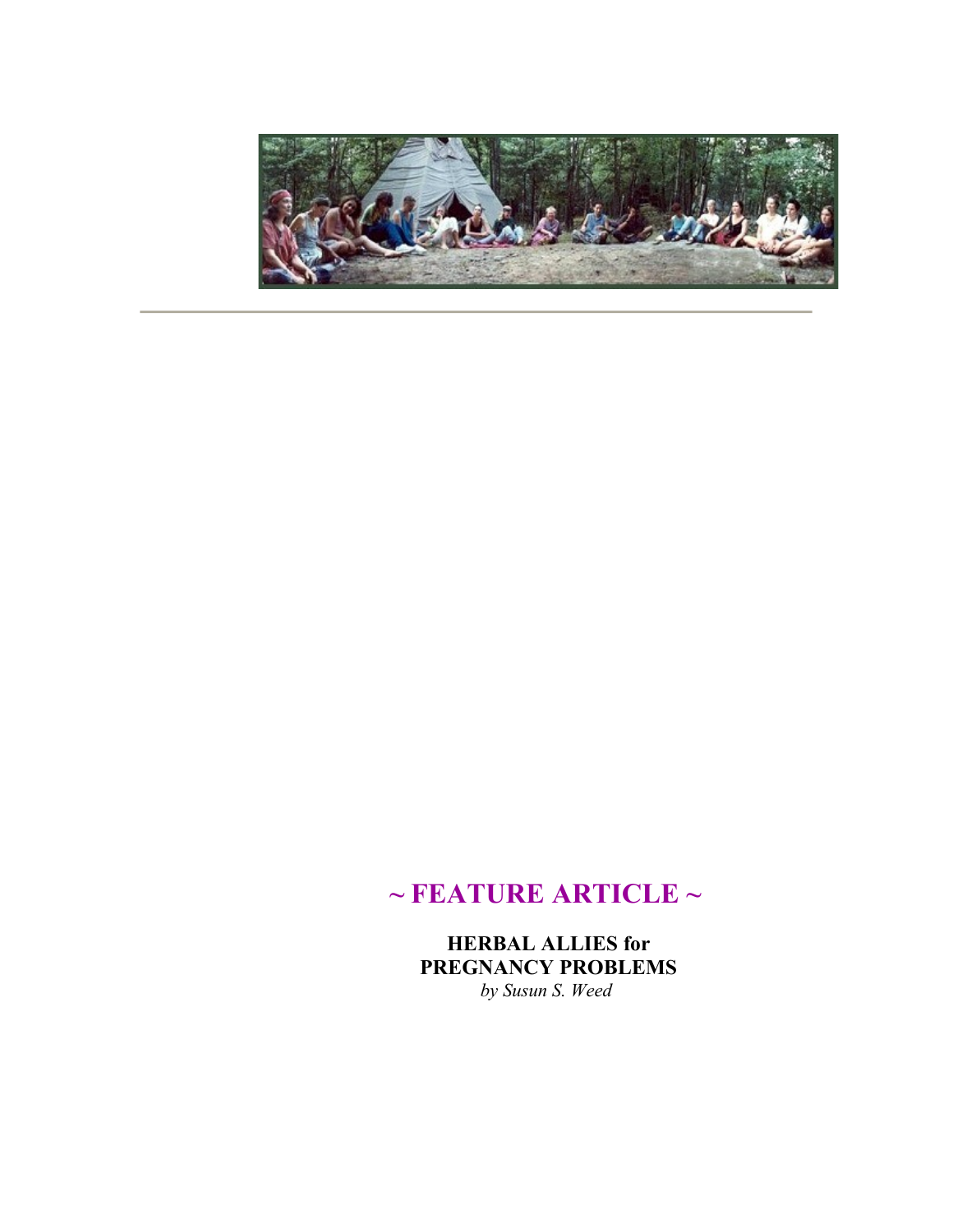

**Stinging Nettle -** *urtica dioica*

### **NOURISH YOUR BODY**

Wise women believe that most of the problems of pregnancy can be prevented by attention to nutrition. Morning sickness and mood swings are connected to low blood sugar; backaches and severe labor pains often result from insufficient calcium; varicose veins, hemorrhoids, constipation, skin discoloration and anemia are evidence of lack of specific nutrients; preeclampsia, the most severe problem of pregnancy, is a form of acute malnutrition. Excellent nutrition includes pure water, controlled breath, abundant light, loving and respectful relationships, beauty and harmony in daily life, joyous thoughts and vital foodstuffs.

During pregnancy nutrients are required to create the cells needed to form two extra pounds of uterine muscle, the nerves, bones, organs, muscles, glands and skin of the fetus, several pounds of amniotic fluid, a placenta and a 50 percent increase in blood volume. In addition, extra kidney and liver cells are needed to process the waste of' two beings instead of one.

Wild foods and organically grown produce, grains and herbs are the best source of vitamins, minerals and other nutrients needed during pregnancy. All the better if the expectant mother can get out and gather her own herbs: stretching, bending, breathing, moving, touching the earth, taking time to talk with the plants and to open herself to their spiritual world.

### **TONICS DURING PREGNANCY**

Wise women have recommended herbal tonics for childbearing for thousands of years. These herbs are empirically safe and notably effective. Tonic herbs improve general health by balancing and sustaining energy flow and focus in the body.

Tonics allay annoyances and prevent major problems. They can boost the supply of vital minerals and vitamins, increase energy and improve uterine tone. Some uterine tonics are contraindicated during pregnancy or are restricted to the last few weeks of pregnancy.

The tonics indicated for pregnancy need to be used regularly; a tonic is to the cells much as exercise is to the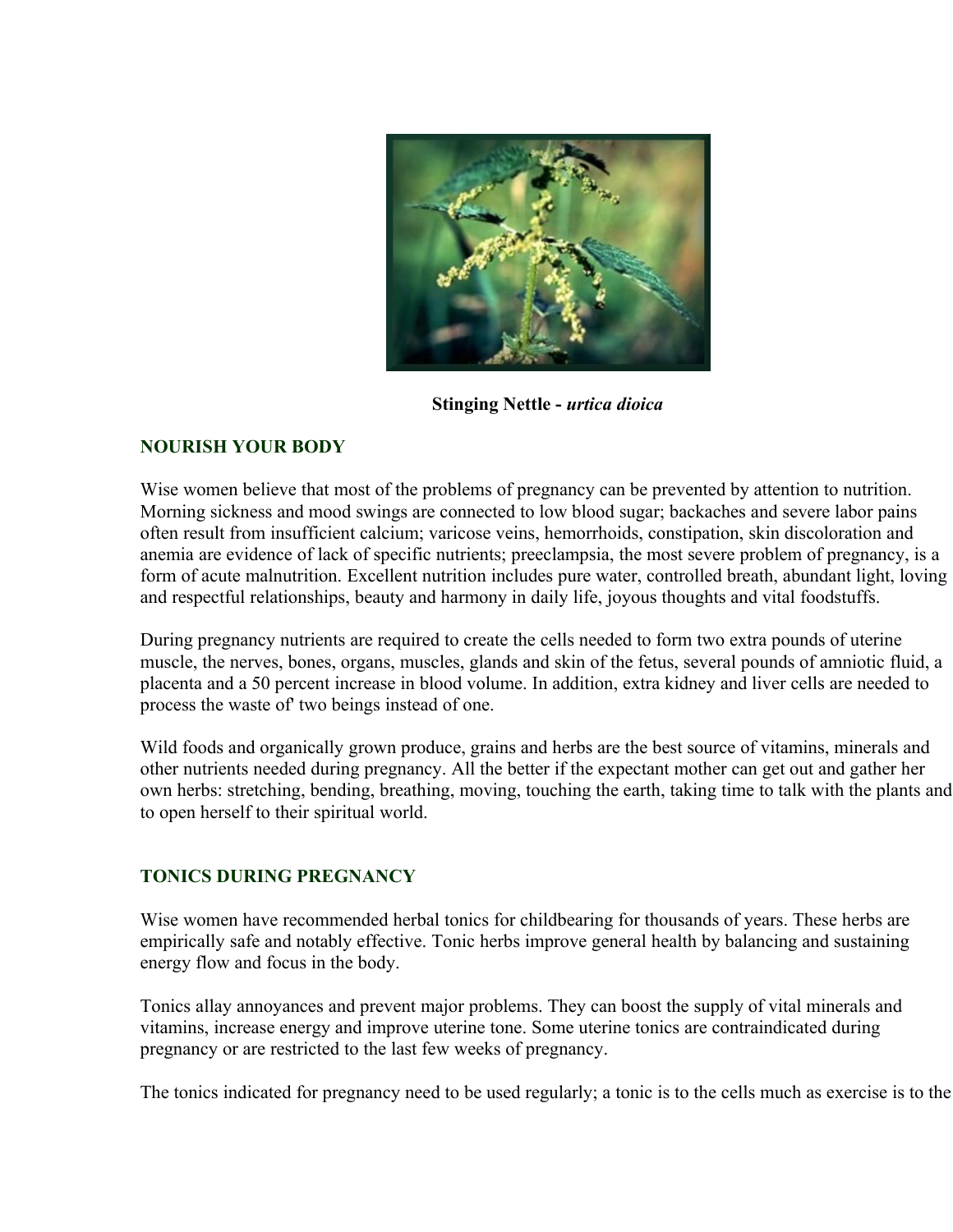muscles: not much use when done erratically. Of course even occasional use of tonics during pregnancy will be of benefit, since they do contain nourishing factors. Better benefit will come from using them 5 times a week or more.

Some simple suggestions to get into the habit of' using tonics: pregnant women could replace the morning cup of coffee with a rich Nettle infusion. Or she could brew up some raspberry leaf tea and put it in the refrigerator to drink instead of soda, wine, or beer. Wild greens can be added to the diet. Women in many cultures have used the following herbs for centuries to have a healthier pregnancy.

#### **RED RASPBERRY LEAVES (***Rubus spp***.)**

Brewed as a tea or as an infusion, raspberry is the best known, most widely used, and safest of all uterine and pregnancy tonic herbs. It contains fragrine, an alkaloid which gives tone to the muscles of the pelvic region, including the uterus itself.

Most of the benefits ascribed to regular use of Raspberry tea through pregnancy are traced to the nourishing source of vitamins and minerals found in this plant and to the strengthening power of fragrine - an alkaloid which gives tone to the muscles of the pelvic region, including the uterus itself. Of special note are the rich concentration of vitamin C, the presence of vitamin E and the easily assimilated calcium and iron. Raspberry leaves also contain vitamins A and B complex and many minerals, including phosphorous and potassium.

The benefits of drinking a raspberry leaf brew before and throughout pregnancy include:

 $\sim$  Increasing fertility in both men and women. Raspberry leaf is an excellent fertility herb when combined with Red Clover.

 $\sim$  Preventing miscarriage and hemorrhage. Raspberry leaf tones the uterus and helps prevent miscarriage and postpartum hemorrhage from a relaxed or atonic uterus.

~ Easing of morning sickness. Many attest to raspberry leaves' gentle relief of nausea and stomach distress throughout pregnancy.

 $\sim$  Reducing pain during labor and after birth. By toning the muscles used during labor and delivery, Raspberry leaf eliminates many of the reasons for a painful delivery and prolonged recovery. It does not, however, counter the pain of pelvic dilation.

~ Assisting in the production of plentiful breast milk. The high mineral content of Raspberry leaf assist in milk production, but its astringency may counter that for some women.

 $\sim$  Providing a safe and speedy pariuntion. Raspberry leaf works to encourage the uterus to let go and function without tension. It does not strengthen contractions, but does allow the contracting uterus to work more effective and so may make the birth easier and faster.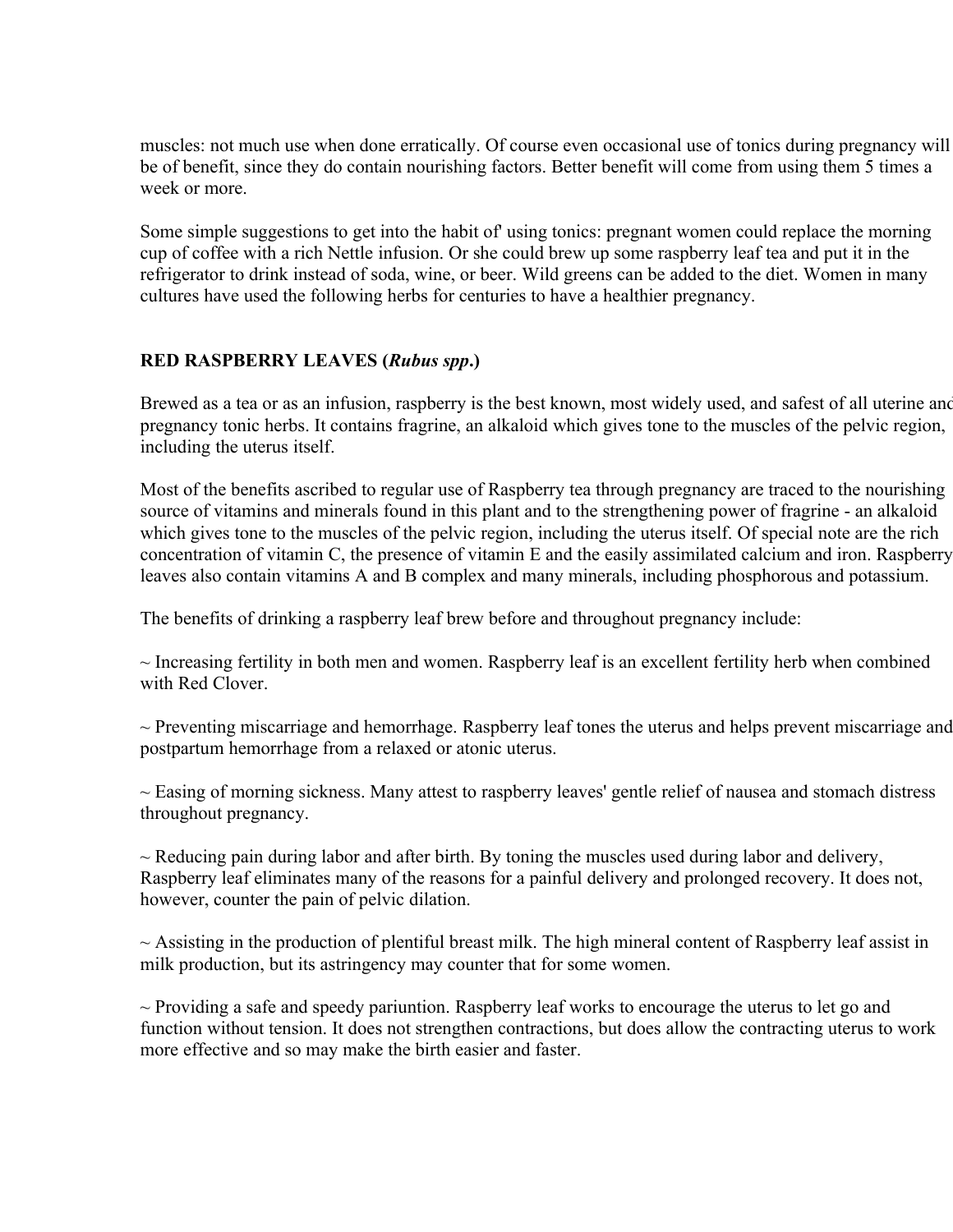### **NETTLE LEAVES (***Urtica Diotca***)**

Less well known as a pregnancy ionic but deserving a kinder reputation and use, Urtica is one of the finest nourishing tonics known. It is reputed to have more chlorophyll than any other herb. The list of vitamins and minerals in this herb includes nearly every one known to necessary for human health and growth.

Vitamins A, C, D and K, calcium, potassium, phosphorous, iron and sulphur are particularly abundant in nettles. The infusion is a dark green color approaching black. The taste is deep and rich. If you are blessed with a nettle patch near you, use the fresh plant as a pot herb in the spring.

Some pregnant women alternate weeks of nettle and raspberry brews; others drink raspberry until the last month and then switch to nettles to insure large amounts of vitamin K in the blood before birth. The benefits of drinking nettle infusion before and throughout pregnancy include:

 $\sim$  Aiding the kidneys. Nettle infusions were instrumental in rebuilding the kidneys of a woman who was told she would have to be put on a dialysis machine. Since the kidneys must cleanse 150 percent of the normal blood supply for most of the pregnancy, nettle's ability to nourish and strengthen them is of major importance. Any accumulation of minerals in the kidneys, such as gravel or stones, is gently loosened, dissolved and eliminated by the consistent use of nettle infusions.

- $\sim$  Increasing fertility in women and men.
- $\sim$  Nourishing mother and fetus.
- $\sim$  Easing leg cramps and other spasms.

 $\sim$  Diminishing pain during and after birth. The high calcium content, which is readily assimilated, helps diminish muscle pains in the uterus, in the legs and elsewhere.

 $\sim$  Preventing hemorrhage after birth. Nettle is a superb source of vitamin K, and increases available hemoglobin, both of which decrease the likelihood of postpartum hemorrhage. Fresh Nettle Juice, in teaspoon doses, slows postpartum bleeding.

 $\sim$  Reducing hemorrhoids. Nettle's mild astringency and general nourishing action tightens and strengthens blood vessels, helps maintain arterial elasticity and improves venous resilience.

 $\sim$  Increasing the richness and amount of breast milk.

### **CALCIUM**

Of course calcium is a mineral, not an herbal tonic, but it is so important during pregnancy and throughout our woman lives that I consider it a tonic. Lack of adequate calcium during pregnancy is associated with muscle cramps, backache, high blood pressure, intense labor and afterbirth pains, osteoporosis, tooth problems, and preeclampsia.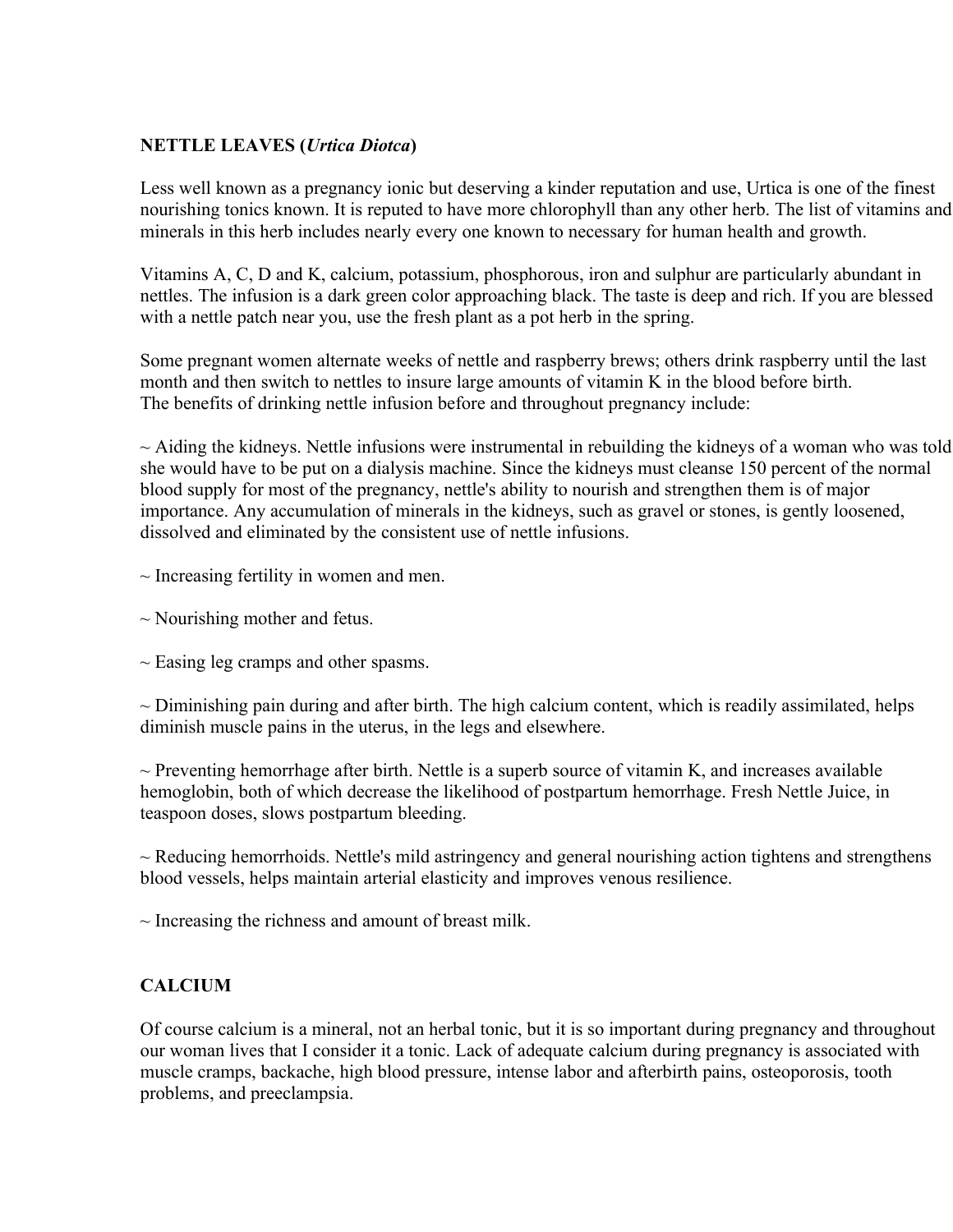Calcium assimilation is governed by exercise, stress, acidity during digestion, availability of' Vitamin C, A and especially D, and availability of magnesium and phosphorous in the body and the diet. Getting 1000 to 2000 mg of calcium every day is not hard with the help of Wise Woman herbs:

 $\blacktriangleright$  The best food sources of calcium are fish dairy products, but there is controversy about the assimilability of calcium from pasteurized, homogenized milk. My preferred food sources include goat milk and goat cheese, salmon, sardines, mackerel, seaweed (especially kelp), sesame salt (gomasio), tahini and dark leafy greens such as turnip tops, beet greens and kale.

There are roughly 200 milligrams of calcium in two ounces of nuts (excluding peanuts), one ounce of dried seaweed, two ounces of carob powder, one ounce of cheese, half a cup of cooked greens, (kale, collards and especially dandelion) half a cup of milk, three eggs, four ounces of fish, or one tablespoon of molasses.

Most wild greens are exceptionally rich in calcium arid the factors need for calcium absorption and use. Lambs quarters, mallow, galinsoga, shepherd's purse, knotweed, bidens, amaranth and dandelion leaves all supply more calcium per 100 grams than does milk.

Bones soaked in apple cider vinegar release their calcium into the acidic vinegar. A tablespoon of this vinegar in a glass of water supplies needed calcium and relieves morning sickness too.

Many fruits are rich in calcium (though not as rich as the above foods). Dried dates, figs raisins, prunes, papaya and elderberries are the best source.

Raspberry leaf infusion contains calcium in its most assimilable form. Assimilation is further enhanced by the presence of phosphorous and vitamins A and C in the raspberry leaves.

Fresh parsley and watercress are available in most grocery stores year round. They are both good sources of many minerals and vitamins, including calcium, phosphorous, vitamin A and vitamin C.

 $\blacktriangleright$  Nettle Infusion supplies calcium and phosphorous, vitamin A and the vital vitamin D, in a readily assimilable form.

 $\blacktriangleright$  Foods that are thought to interfere with absorption of calcium should be avoided: spinach, chocolate, rhubarb and brewer's yeast.

**Do not use bone meal or oyster shell tablets as sources of supplemental calcium.** They have been found to be high in lead, mercury, cadmium and other toxic metals.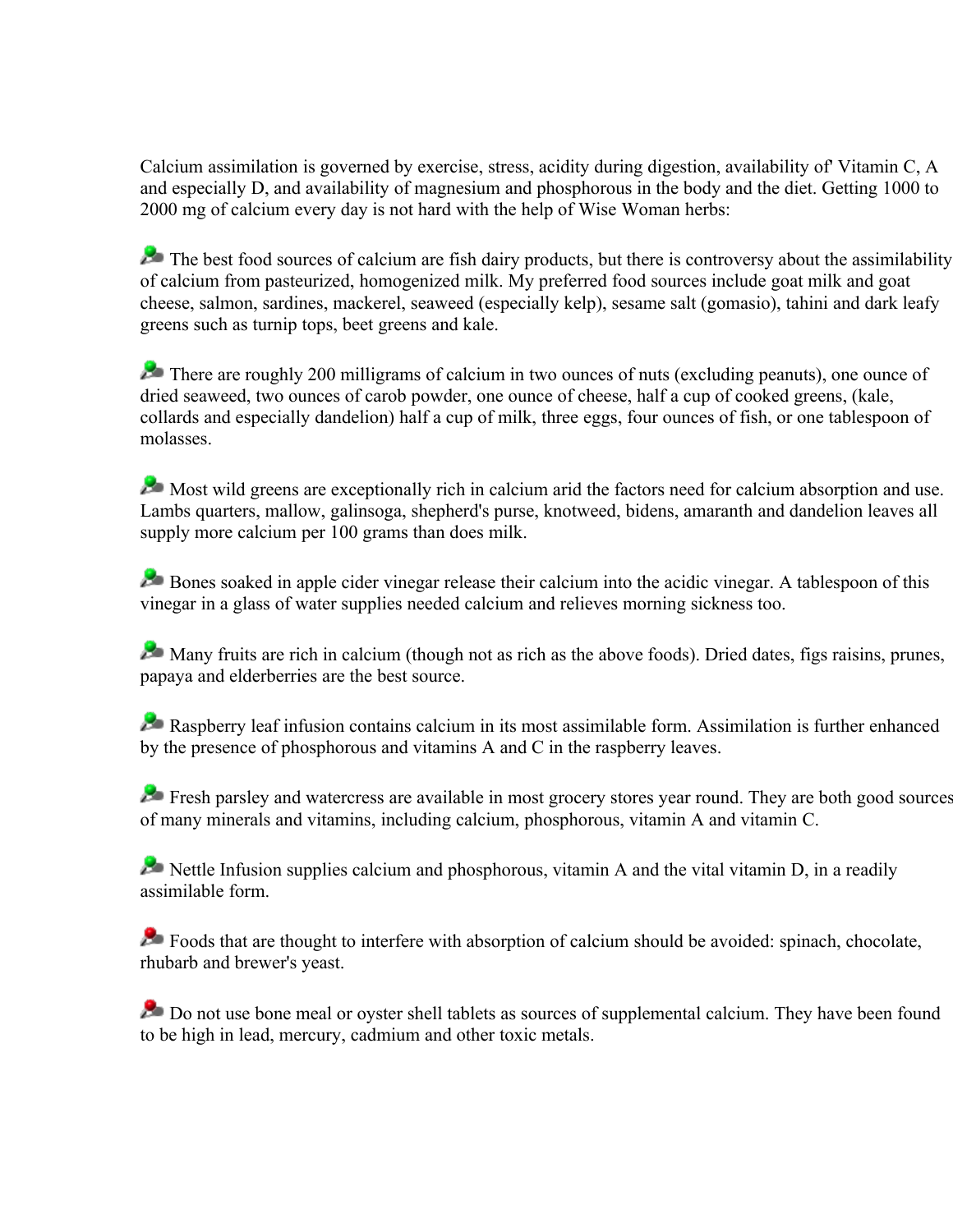### **TONICS TO USE WITH CAUTION**

**Squaw Vine** (*Mitchella repens*), **Blue Cohosh** (*Caulophyflum thalicotroides*), and **Black Cohosh**(*Cimicifuga racemosa*) **all should be avoided until the last 4 to 6 weeks of pregnancy**. Even then, they should be used only when indicated, and under the supervision of someone experienced in their use. Some midwives report that the Cohoshes must be used together (not interchangeably). Others have reported premature labor when Blue Cohosh was taken in combination with Pennyroyal.**False Unicorn Root** (*Helonias dioica*), **Dong Quai** (*Angelica spp*.) and **PN6** capsules are considered too strong for use during pregnancy.

Some people feel that **Comfrey** is not safe to use during pregnancy. Some people feel comfrey is not safe to use internally at all. I disagree. **The roots of comfrey do contain compounds that are best avoided during pregnancy.** (As do all parts of the wild plant.) In fact, I rarely use comfrey root because of the possibility of liver congestion, and I strongly caution those who have had hepatitis, chemotherapy, or alcohol problems to strictly avoid comfrey root. Yet even these people can benefit from use of comfrey leaf infusions. I harvest the flowering stalks when they are fully formed; and I am careful to use the cultivated garden comfrey, which grows very tall and has purplish, pinkish, bluish flowers. I avoid wild comfrey which stays rather small, even when flowering, and has cream-colored, white, or yellowish flowers.

\* **Chaste tree (Vitex agnus-castii)** is another important herbal ally for women over forty who desire a child. It has been used in Africa and parts of Europe for several thousand years to discourage the male libido. In women, the effects seem to be the opposite! It may also be a fertility enhancer. Most importantly, chaste tree is a strengthening tonic for the pituitary gland, the master control gland for the endocrine system. Daily use of the tincture of the berries (1 dropperful/1 ml 2-3 times daily) had been shown to increase progesterone- the hormone of pregnancy--and luteinizing hormone--which promotes conception. Because it can lower prolactin levels, **chaste tree is best discontinues during the last trimester of pregnancy**.

\* **Dong quai (***Angelica sinensis***) is not recommended for women over forty.** In general, this herb promotes blood flow to the uterus and surrounding tissues. This can promote the growth of fibroids and increase the risk of post-partum hemorrhage. Ginger is a better warming tonic; motherwort is better at relieving pain; and raspberry is better at preparing the uterus for birth.

For more Childbearing wisdom read Susun Weed's book:



For permission to reprint this article, contact us at:  $s$ usunweed@herbshealing.com This article can also be found online at **[Alternative Nature Online Herbal](http://www.altnature.com/)**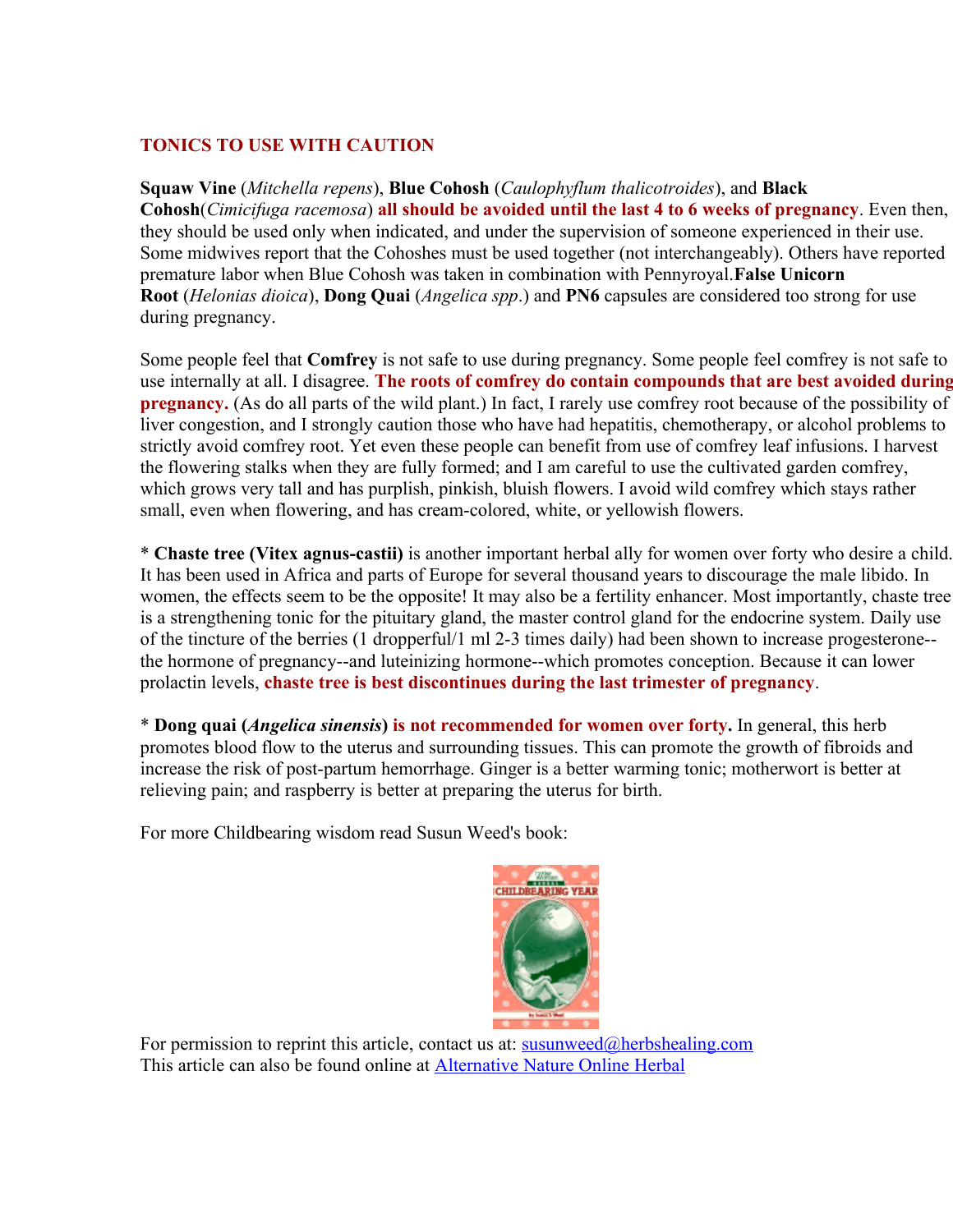# **~ BOOK REVIEW ~**

*The Childbearing Year* by [Susun Weed](http://www.susunweed.com/SusunWeed.htm) Foreword by Jeanine Parvati Baker. Paperback - 192 pages (1986) Available at [www.wisewomanbookshop.com](http://www.herbalmedicinehealing.com/)

*Now in its 24th printing. A confirmed favorite with pregnant women, midwives, childbirth educators, and new parents. Packed with clear, comforting, and superbly helpful information.*

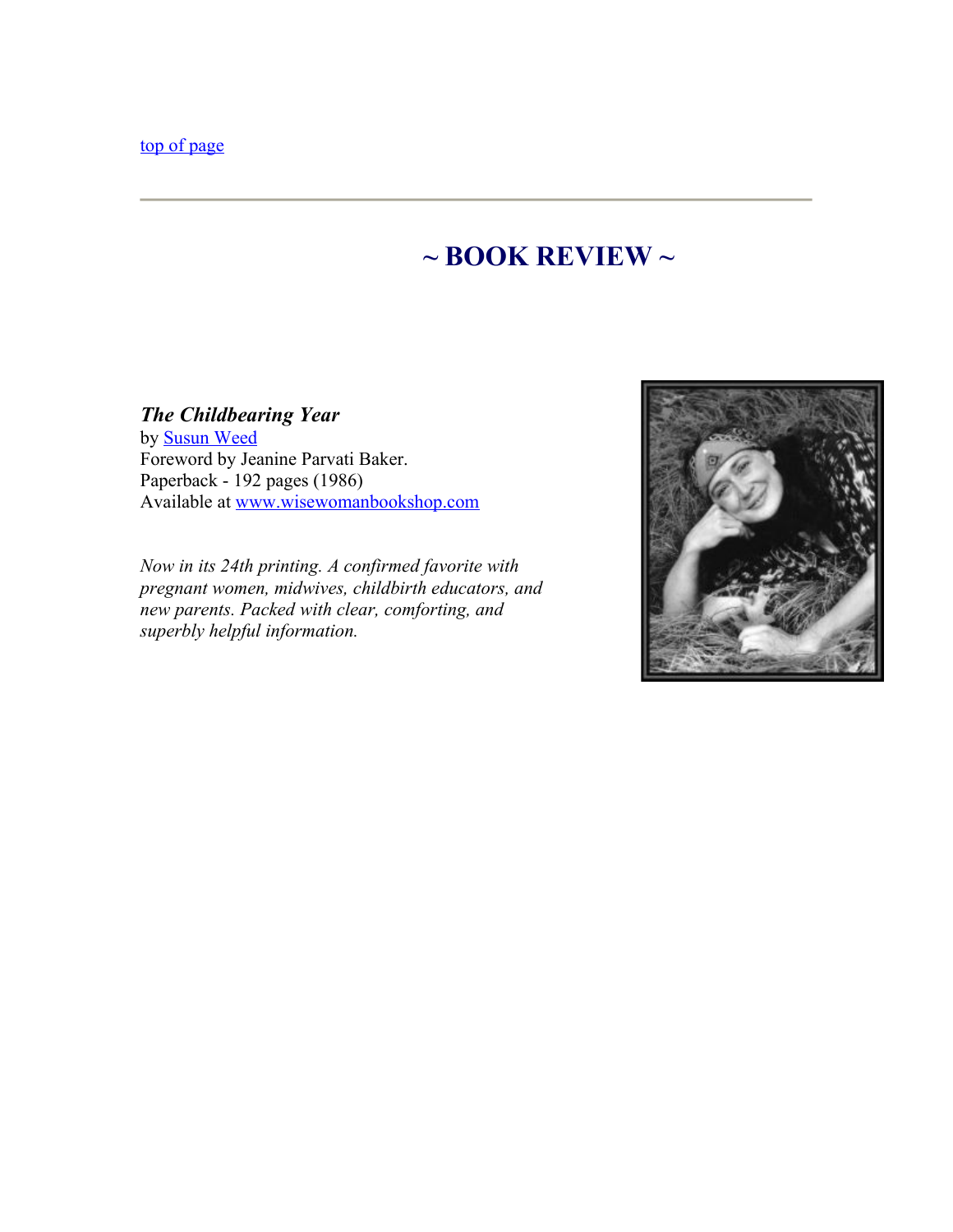### **Summary**

First off, this is an amazing book. Susun Weed has mastered the world of plants, and in this book, she shares it with us all. This is one book from the Wise Woman Herbal series. Yes, there are more. However, this is about the Herbal for the Childbearing Year. Yes, Year! She does not start at conception. Instead she shows us how to prepare for pregnancy, how to make our body healthy and fruitful. Then she discusses pregnancy and childbirth, then the infant.

This book starts with the Foreword..."Women are carriers of life. We hold the fruit of our loving beneath our hearts."...Here they [Jeanine Parvati Baker] talk about Susun and the knowledge she has to offer. Here we experience the surgance of power that allows us to reach deep within ourselves to take back the knowledge that has been all but lost. (This book was published in 1986. All the hype surrounding herbs had not yet escalated.)

Following the Foreword is the Introduction where Susun gives us her own words of wisdom, and then the section on Using This Book. Here it is explained that this book is not neatly divided into chapters. The remedies come up when they are needed. Also, we are told here to try a mild remedy first, and then to try a stronger one. We are told to identify plants with their Latin names when we get them, whether it be from a store or by mail. The italicized words are in the glossary.

Next is Using Herbs Safely "Begin by using gentle, nourishing tonics. Use one herb at a time. Remember that crude herbs (as opposed to the refined extracts known as drugs) rarely cause fatal allergic reactions or severely disabling side effects." This is only some of what is presented here. She basically says to explore your surroundings, there are a lot of great herbs in your own back yard. She encourages the learning of one herb a day.

From here, we have sections, which as she has stated are not in any particular order. The remedies are presented as a problem would arise. Some remedies and ailments appear more than once as you may suffer, for instance, from Depression while you are pregnant, and after.

#### **BEFORE PREGNANCY**

This section talks about fertility. In it we are presented with fertility promoters. Some of which contain Red Clover, Nettle Leaves, Red Raspberry Leaves, Dong Quai, and False Unicorn. With each of these herbs we are given its Latin name, its properties (vitamin content, etc), its uses (uterine tonic, regulate period, nourishing of liver, etc), and her suggested use. Just as an example, here is an excerpt of one of the herbs.

Red Rasberry Leaves All Rubus species, but most especially the wild ones, provide leaves which contain an effective uterine tonic and a large amount of calcium. Raspberry Leaf is my third choice as an herbal fertility promoter. It is most effective when combined with Red Clover. One or more cups of the infusion (prepared by steeping one half ounce Red Clover blossoms and one half ounce Raspberry Leaves in a quart of water for four hours) can be taken daily and continued for months. Another way to increase the fertility promoting ability of Raspberry is to add 5-15 drops of False Unicorn root tincture into each cup of Raspberry Leaf infusion.

This section also talks about Herbal Birth Control, Implantation Preventers, Menstrual Promoters (emmenagogues), and Uterine Contractors. As well, she discusses Teratogens which are substances that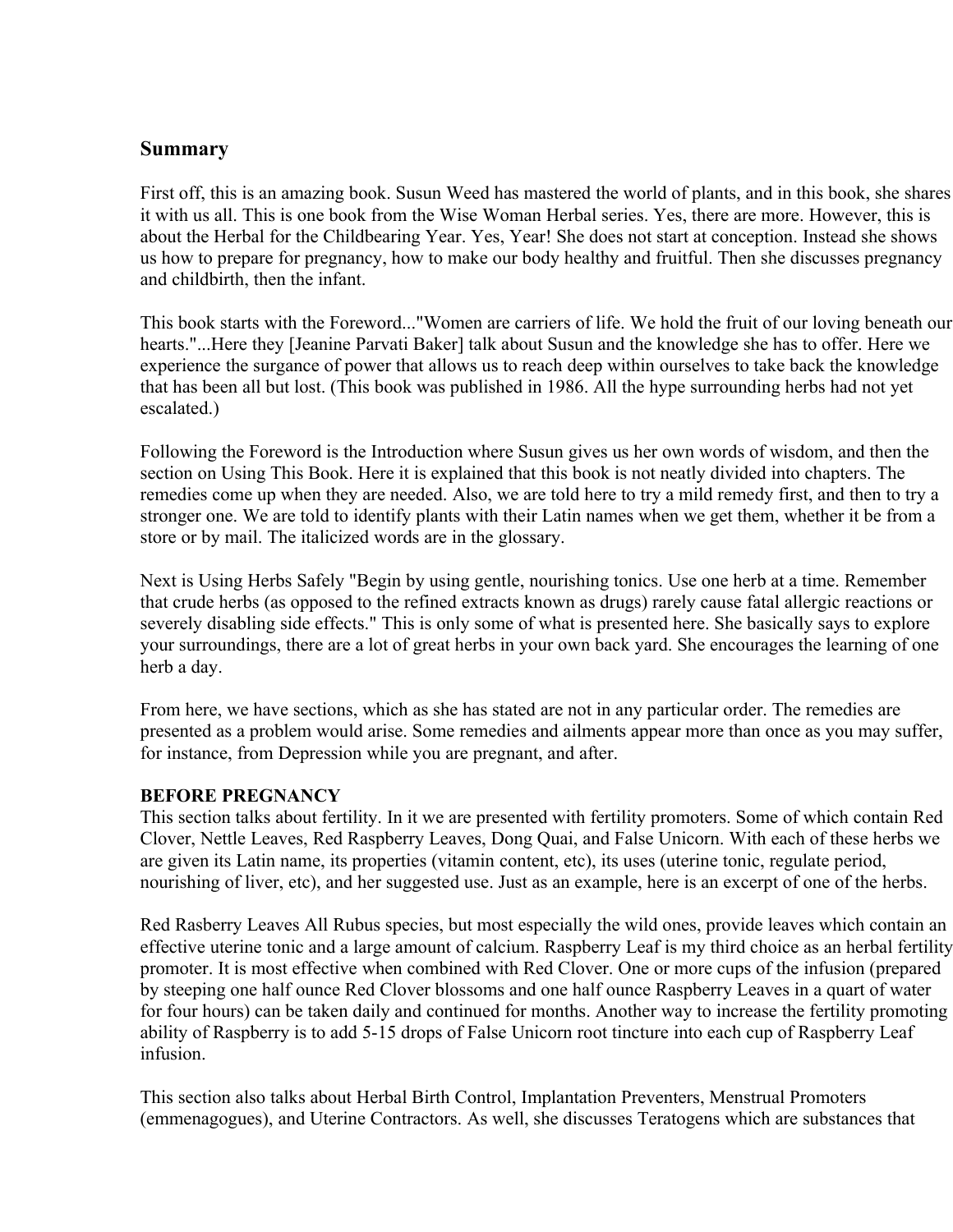# **Excerpt - Meeting the Plants (pp122-123)**

Start by noticing the plants that live with you, along your driveway or sidewalk. Don't assume that medicinal plants are hard to find. Fennel, Pepper Grass, Dandelion, Plantain, and Mugwort (to name only a few) are as common in cities and suburbs as in the country.

Learn more about the weeds around you directly from the plants, from a personal guide, and from field guides and herbals.

When we open all our senses, including the psychic ones, to the green world, we learn to hear and understand plant language. Through shape, color, location, scent, texture. taste, and energy, plants tell us how they will affect our bodies, which plant parts we can use, and how we can prepare them. Some Wise Women converse with the plant fairies and *devas*. Some hear the song that each plant sings. Some feel the dances of the leaves, breezes, and insects. All are means of learning the ways of the herbs. Though the scientific tradition scoffs at such knowledge, the Wise Woman tradition honors the plant as the ultimate authority on its uses.

A personal guide into the plant world will show you plant features which ensure positive identification, such as the hairs on Wild Carrot which safely distinguish it from Poison Hemlock. A personal guide will introduce you to the foods, medicines, dyes, fibers, decorations, and delights hidden in common plants, and instruct you in wise harvesting and preparation. Check local garden clubs, botanical gardens, and nature centers for contacts with personal guides.

Field guides are indispensable references once your taste for herbal identification is whetted. I find the line drawings in the Peterson guides more helpful than color photographs when I have to distinguish between [similar looking plants.](http://www.epinions.com/book-review-7396-6321A56-39B58CC5-prod1)

Herbals concentrate on the specifics of using plants as medicines and are rarely illustrated well enough to serve as a guide to identification. Field guides hardly ever include information on medicinal value. The link between your field guide and your herbal is the botanical binomial, or Latin name, of each plant. The binomial is (usually) consistent in all references, unlike common names which overlap and vary from region to region. Once you have identified a new plant, you can look it up by finding the binomial in herbals and other references. This can increase your confidence and ability to find and use safe herbal medicines.

My years of leading Weed Walks and helping people identify wild plants have showed me that learning to recognize herbs in the field is far easier, and much less fraught with danger, than most people realize. As Euell Gibbons is quoted as saying: "You won't learn all the plants at once; you learn them one at a time."

Even if you never pick your own herbs, knowing how the live plants look will be a great asset when you go out to buy them.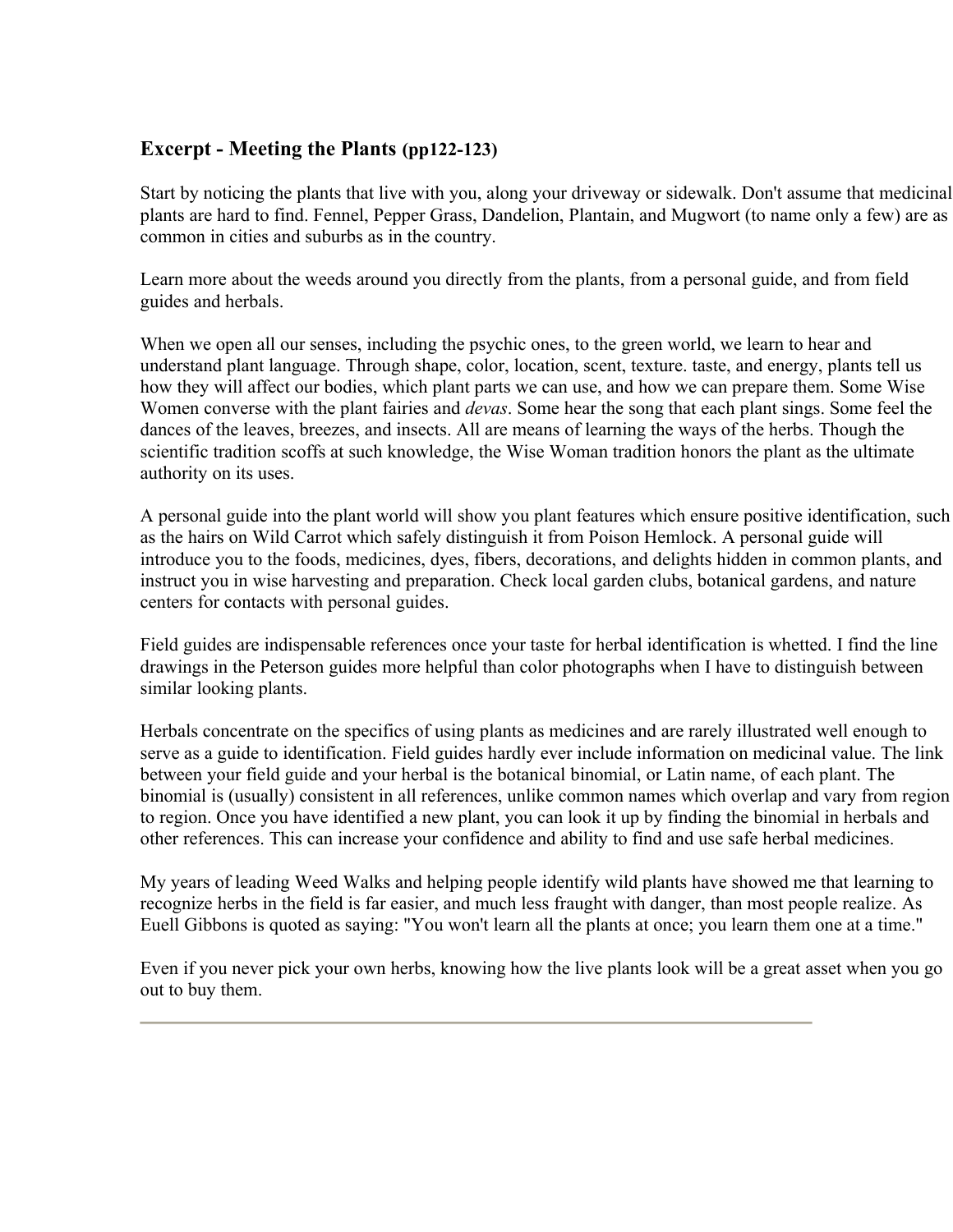#### **Critique from Amazon.com Readers:**

**AXAM** (17 reviews - weighted average)

#### **Reviewer: Samuel Richmond from Ohio**

Last night I bought this book, along with another herbal guide, as my first real entrance into the study of herbs. "Wise Woman" is well organized, practical, and extremely easy to read for the uninitiated. I praise Ms. Weed for this invaluable resource and expect to refer to this book frequently in my upcoming pregnancy.

#### **AMAM** Reviewer: A reader from California

Really great book for people into alternative medicine and herbs. Full of lots of hard to find information about herbs and remedies to take and not take while pregnant. Also good pre and post pregnancy and baby info!

#### **ANAR** Reviewer: C. Goodell from Brooklyn Center, MN

My midwife recommended this book and it proved to be my favorite book during pregnancy. It was easy to read and offered advice in many issues of pregnancy and childbirth from fertility issues to infant problems. I was new to herbal medicine and found Weed's guidance easy to follow. This book, along with some raspberry leaf tea, would make a great gift for your pregnant friends.

#### **AMAN:** Reviewer: whoher@aol.com from New Mexico

I got this book in my last month of pregnancy. My hopes where to find some help in getting labor started. My first child was two weeks late and it drove me nuts. I loved it I also had a problem with infertility and this gave me some good ideas to try next time. I loved it and the labor tips and herbal helpers worked well to ease the labor and seem to be much calmer than the first. Even if you don't think the herbal way is best this book is a must read for the pregnant woman/ couples. And the after care info is a goddess sent book of gold. The diaper rash treatments really work. And the nursing formula kept my milk flowing even when I had to go back to work and could not pump that much. Hope everyone enjoys the book as much as I did.

#### **AMAM** Reviewer: the dogs @webtv.net from Phoenix, Arizona

I found this book when my wife and I were first trying to have a baby. It has proven wonderful time in and time out; It contains more insights and knowledge than other books much larger and less well written. Susun's approach seems to be one of intuitive knowledge, rather than merely intellectual smarts, and that serves we readers so much better. Her explanations of tincture, syrup, and salve preparations are the simplest yet most effective I've found. I wish there was a "wise man herbal" out there, well maybe I'll have to write it for all us guys lacking M. Weed's way.A must for every pregnant woman.Realise that every drug is herbal based!!!!!!!!!!!!!!!!!!!!!!!!!!!!!!

#### **AAAAA** Reviewer: mo@idcomm.com from Nederland, Colorado

I followed many of the recommendations for herbal relief of symptoms and found great relief in them. I believe the herbs and tinctures recommended in this book helped me achieve my goal of a non-medicated labor and delivery, and my postpartum was eased as well. It is my #1 favorite pregnancy book and I give it to all my friends with a bag of red raspberry leaf for their own infusions and uterine toning routine!

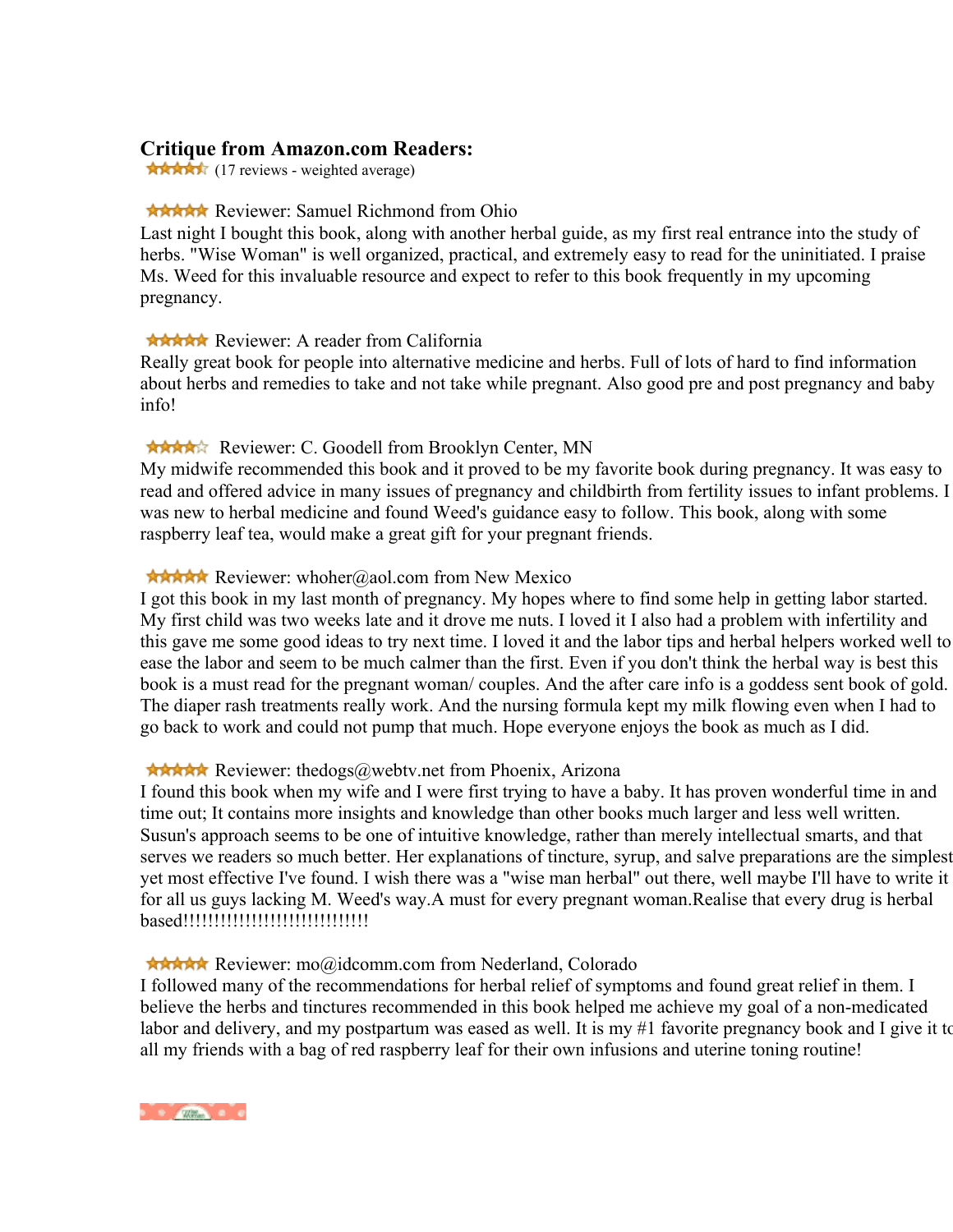# **[Extra Feature...](http://herbalmedicinehealing.com/)**

# THE GODDESS IS ALIVE IN EVERY WOMAN [The True Story of How She Came to Be, How She Disappeared, and How She Returned](http://www.herbalmedicinehealing.com/store/item_view.asp?estore_itemid=1000076)

*by Susun S Weed*

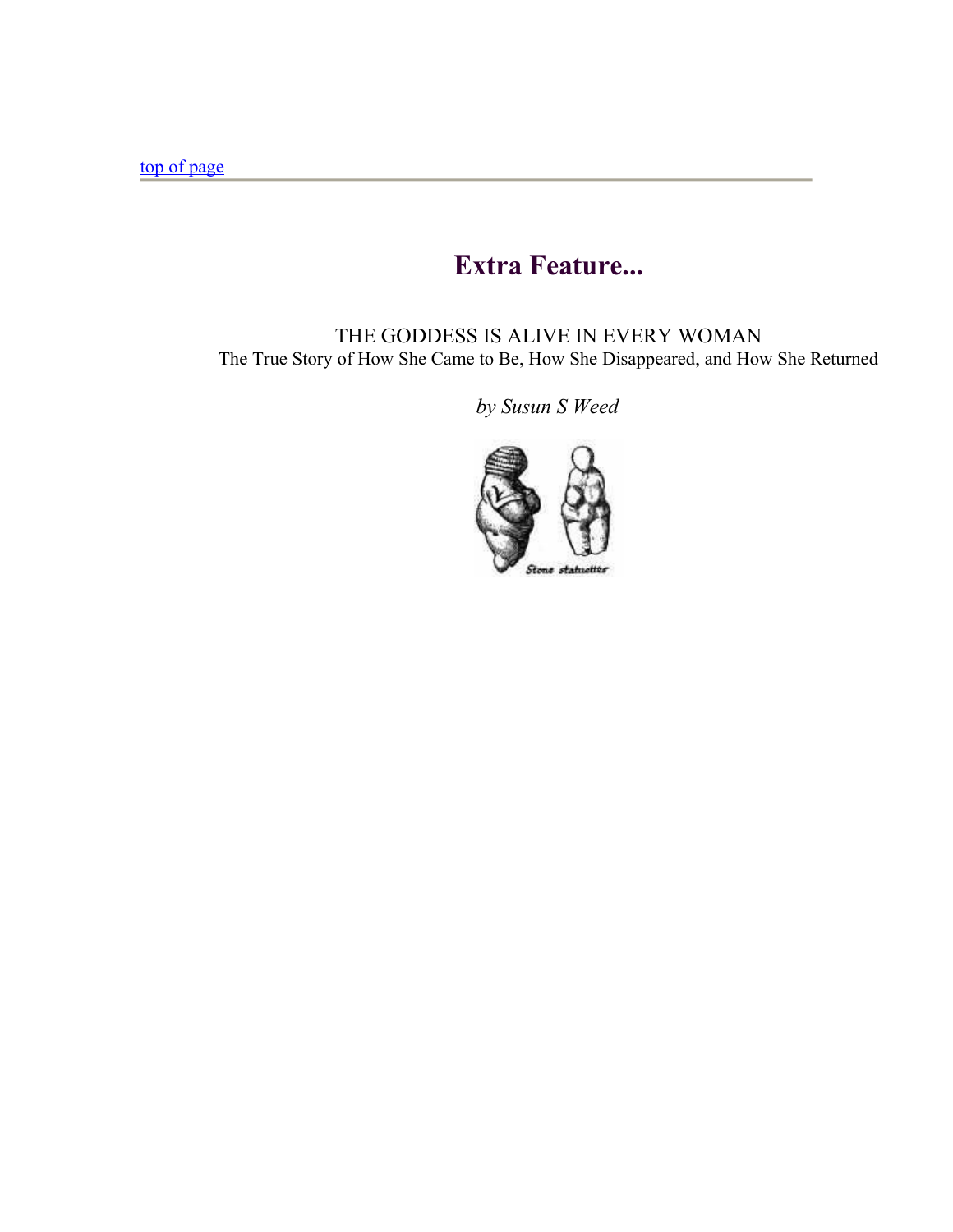In the beginning, everything began, as it always does, with birth. The Great Mother of All gave birth, and the Earth began to breathe. Again, and again, and again, the Great Mother gave birth. And the plants began to breathe and the animals began to breathe and the two-legged ones began to breathe. All forms of life began to breathe. To breathe, to live. In the air, on the land, in the water, and even in the fires of deep sulfurous vents where light never shines, all forms of life began to breathe. And they were all very hungry.

"What shall we eat?" they asked the Great Mother. "You eat me," she said with a smile. And they did. They ate of Her body. The plants sent their roots down into the earth and they ate of Her flesh and Her bones. The plants drank Her clear blood. From her deep springs, from her flowing waters, the plants ate. And they grew strong. And they gave birth. The grasses multiplied and rippled in the wind. Roots grew fat and juicy. And everywhere there were amazingly-shaped leaves, and flowers of many colors, and fruits wondrous to behold.

The animals ate Her. They did not eat Her flesh and Her bones as the plants did. They could not send their roots into Her, for they had legs and they moved about on the face of the Earth. Some of the animals ate of the grasses that grew from the Mother. Some of the two-legged ones ate the seeds of the grasses and the roots of the plants and their leaves. They ate and they ate and they ate. They began to give to birth, too. Soon there were many, many mouths eating the Mother. There were many, many feet stirring up the red dust of the Mother. There were many mouths to praise her abundance. And many mouths to feed.

"I am you and you are me. I am here for you to eat. Now eat me. Eat all of me." she urged them. And some of the animals ate Her flesh and Her bones in the form of the other animals. And some of the two-legged ones ate Her flesh and Her bones in the form of the animals. And her clear blood became red. And this red blood flowed in the bodies of the animals and the bodies of the two-leggeds who ate of the animals who ate of the plants who ate of Her. And the Great Mother was well pleased.

Now this red blood flowed in the bodies of the two-legged ones. It flowed in their bodies and it sang to them. This red blood sang to them of the endless wisdom of the Great Mother, and the endless dance of the moon, and the endless spiral of birth and life and death. And the ones who were round and full like the Mother felt the blood stirring in their bellies. The good red blood moved in their bellies and they were full of wonder, and they said to the Mother: "What shall we do with the red blood that moves so strongly in our bellies, Mother?" And she replied: "Give it to me. Return this blood to me. Nourish me. Allow me to replenish myself from your blood." And so they did.

Each month when the moon grew dark and disappeared, the blood began to flow from between the legs of some of the two-legged ones. From the wombs of the two-legged ones, the blood flowed: red and rich and nourishing. The red blood flowed into Her and she said: "You are me and I am you. Your blood is my blood. And my blood is yours. Forever and forever, we will nourish each other. And if you will keep holy the days of your bleeding, I will teach you all the secrets of the plants and the animals. And if you will keep holy the days of your bleeding, I will teach you all the secrets of Heaven and Earth." And so the women kept holy the days of their bleeding, and they grew wise in the ways of the plants, the ways of the animals, and the ways of Heaven and Earth.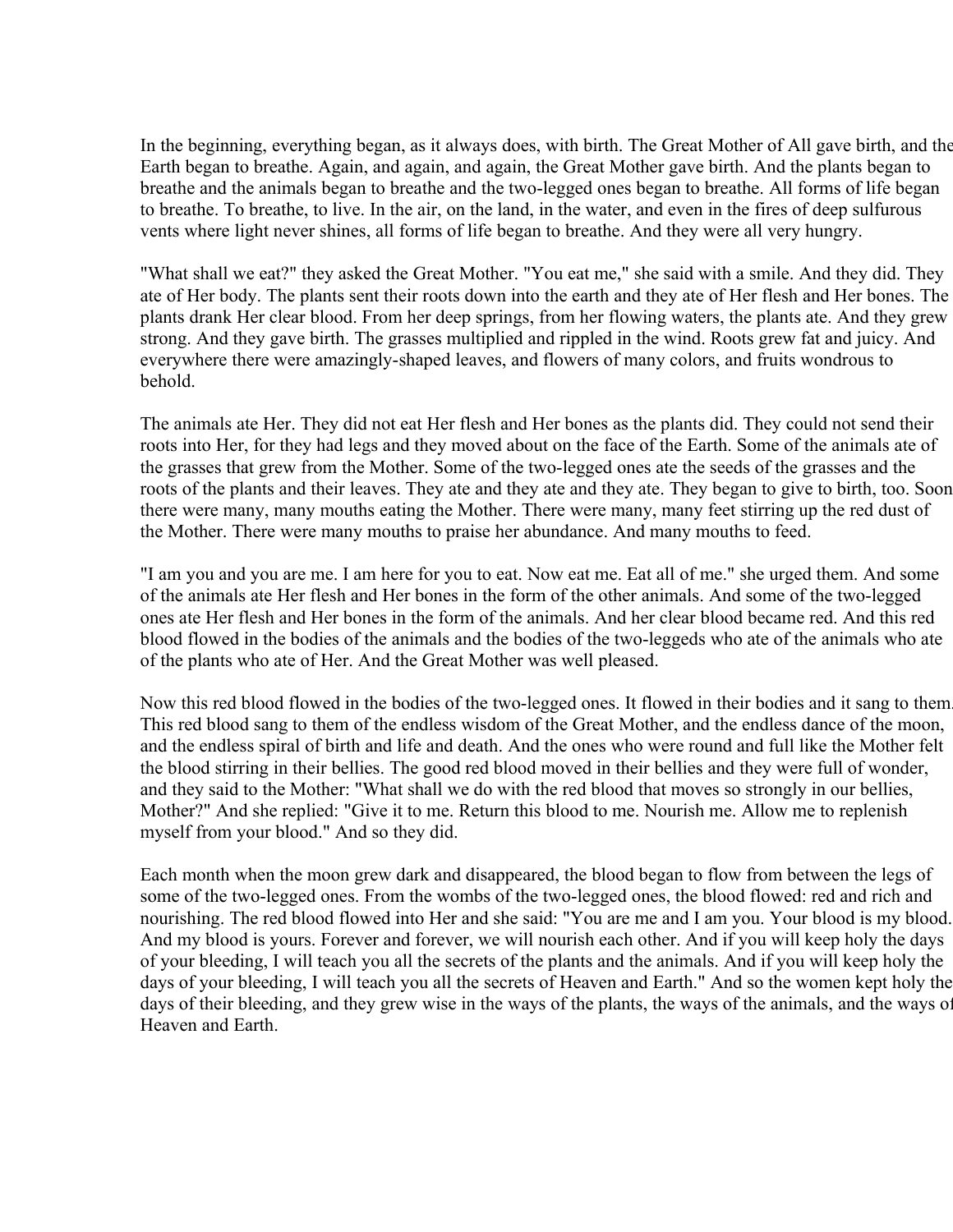And so it was for many, many turns of the Earth around the Sun. Until the change. No one really knows where it started. Like a small fire, at first it seemed harmless. The women were wise and they thought no harm could come to them. Were they not the very Earth herself? To harm a woman, was it not the same as harming the Mother? And who would be so foolish as to harm their own Mother? To harm the source of nourishment and comfort and strength?

Yet there were those who were so foolish. Deluded, they grew arrogant, and began to tell the story of creation in a strange way. They began to believe that a man gave birth to the Earth and to humans! They said that man was the source of all nourishment and wisdom. They said that man was the image of God, and that God was jealous, and angry, that God demanded pain and blood and despised the simple pleasures of the body, of the earth. They said that God lived above, not within the earth, that God lived in heaven and was above all life. They said that men were above all life, too. That man had dominion over all of life, over all of the Earth herself, to do with as he pleased.

Oh, how silly their stories were. Surely no one could believe such stories! Surely everyone could see clearly that woman was the source of life, and nourishment. Surely it was clear that the women's blood was the life of the Earth and the life of the people. And that the pleasure of the body was holy, was sacred, was good. That the Earth was alive, was our true Mother, and must be respected. That we are part of Her, dependent on Her for our very breath.

But, like a small fire left alone when the wind is blowing, the strange stories of God, of man as creator, grew and multiplied. The small fire of deceit rapidly became a raging storm, a storm that threatened all life. For the men began to say that the blood of women was bad, that women's moon time blood was dirty, unclean, even dangerous. They began to say that women themselves were dirty and dangerous. They began to say that the Earth was dirty and dangerous. They began to think of themselves as apart from the Earth, as separate from the Earth, as better than the Earth. They began to think of themselves as apart from women, as superior to women, as the master of women.

The women did their best to tend to the holy fires. The women did their best to keep the days of their bleeding sacred. The women did their best to teach their daughters how to learn from the plants and the animals and the Earth. And the women did their



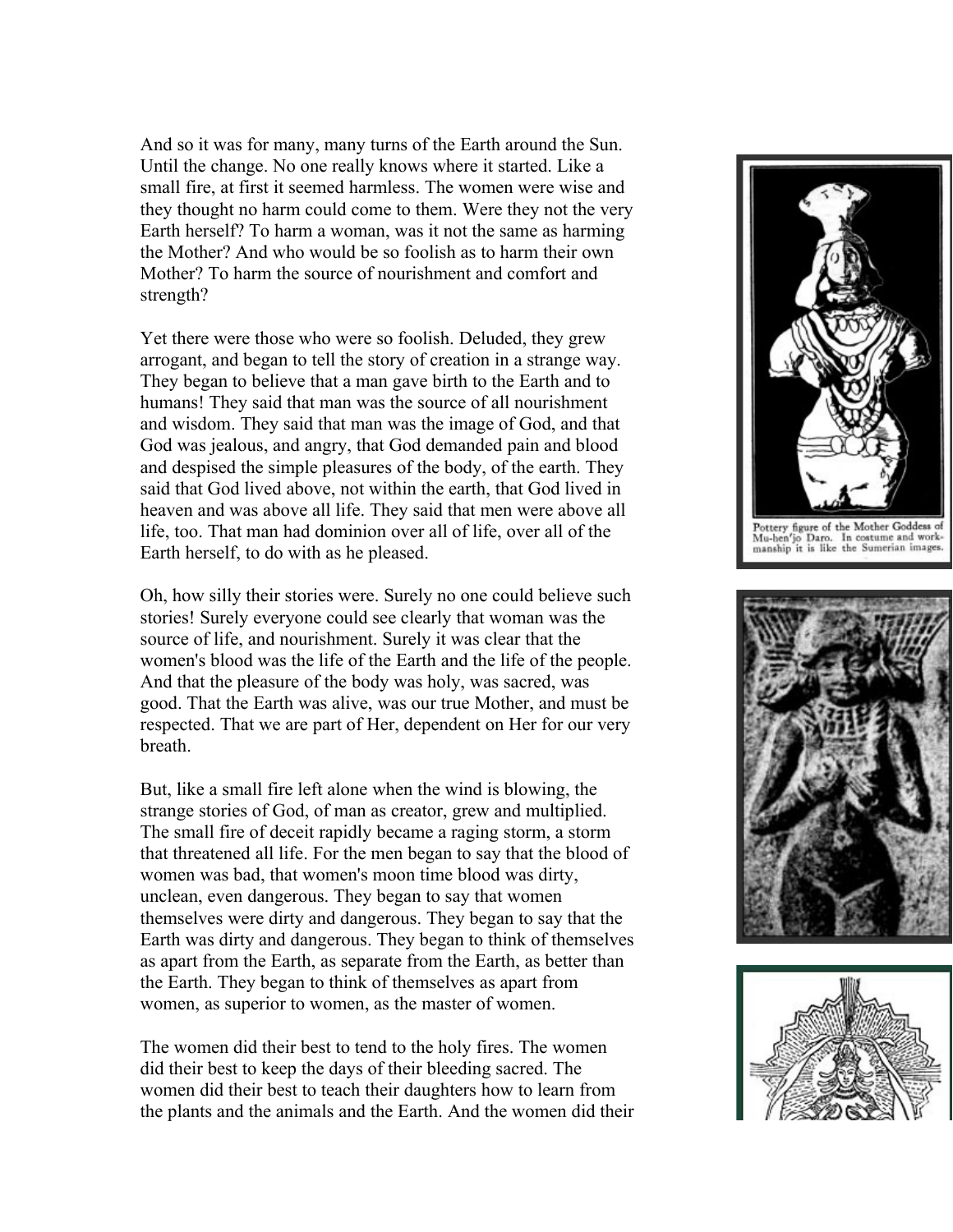But the Great Mother lives in every woman. In every place and every time, the Great Mother shows herself in the form of every living woman. "Eat me." she whispers in the dreams of the woman. And the woman throws off the bed covers and walks barefoot into the moonlit night. She is yearning. She feels a deep stirring in her belly. She looks at the moon and she fancies that she hears the moon speaking to her. "You are sacred. You are the beginning and the end of all existence. I am you and you are me. Keep sacred the days of your bleeding and I will share with you the wisdom of the plants and the animals and the very Earth."

Can she believe it is true? Dare she believe the truth of the words she seems to hear? All her life she has been told that she is not pretty enough, nor smart enough, not strong enough. Everything seems to tell her that she is too round, too emotional, too sensitive. And not sacred, in fact, the complete opposite of sacred. All the days of her life she has heard the stories of the wonders of man, the creator. She has heard it so often that it has the sound of truth: God is a man. God is all powerful, so men are all powerful (and women are weak). God is clean, so men are clean (and women are dirty). God is pure, so men are pure (and women are filth). God never bleeds from between his legs and men never bleed from between their legs (so the flowing blood of women is a sickness, a curse, a punishment). How can she believe that her blood is sacred? How can she allow herself to feel pleasure, to name it good, to name it holy? How can she dare to believe that she is the Goddess?

Yes, the Goddess! The Goddess who is alive in every woman, in every place, in every time. The Goddess who whispers in our dreams. The Goddess who smiles in our lives. The Goddess who stirs the blood in our bellies. The Goddess who knows that every woman is wise and powerful and sacred. The Goddess who calls to us: "Keep the days of your bleeding sacred. Remember that your blood is the blood of life, the blood of peace. Feed me your blood, your moon-time blood, oh my daughter, my lover. Feed me, for I hunger and I thirst for you.

"Return to me. Return to yourself. Remember yourself. Remember me. I am the Great Mother. I am the Goddess. I am the Wise Woman. Listen to my words. Listen to my song. I am in you, thus I can never be lost. My story is your story. And it is the true story of birth and life and death. Eat me. Feed me. You are woman and so am I. Through me, you exist; through you, I exist. We are the ones who create. We are the ones who nourish. We are the ones who open the gates between the worlds. We are the ones who must reclaim ourselves, who must reweave ourselves.

"Oh sister, dear sister, the threads are thin, the song is faint. Tell me it is not too late. Tell me that you hear me. Tell me that you believe me. Tell me that the Goddess has returned. Tell me you are listening to the plants and the animals and your own deep knowing. Tell me you are looking past the slick, simple lies and into the messy, complex truth. Tell me that you feel the red blood stirring in your belly.

"Tell me it is not too late. Tell me the sisters are awakening. Tell me the moonlodge is rebuilt. Tell me that the words of White Buffalo Calf Woman were not in vain. Tell me that Kwan Yin's heart is not breaking. Tell me that Venus is safe. Tell me that Artemis roams free in the woods. Tell me that Lilith is welcome at your table. Tell me that you remember that pleasure is holy to me. Tell me that you refuse to believe that you delight in pain.

"Tell me that you feel me reaching out to you from the deep core of your being, from time out of mind. Tell me that you feel me waking up inside you, waking you up to your beauty and your power. Tell me that you are reclaiming your truth and turning a deaf ear to the lies. Tell me that you remember that you are the Goddess. Tell me that you remember that you and I are the same. Tell me you keep sacred the days of your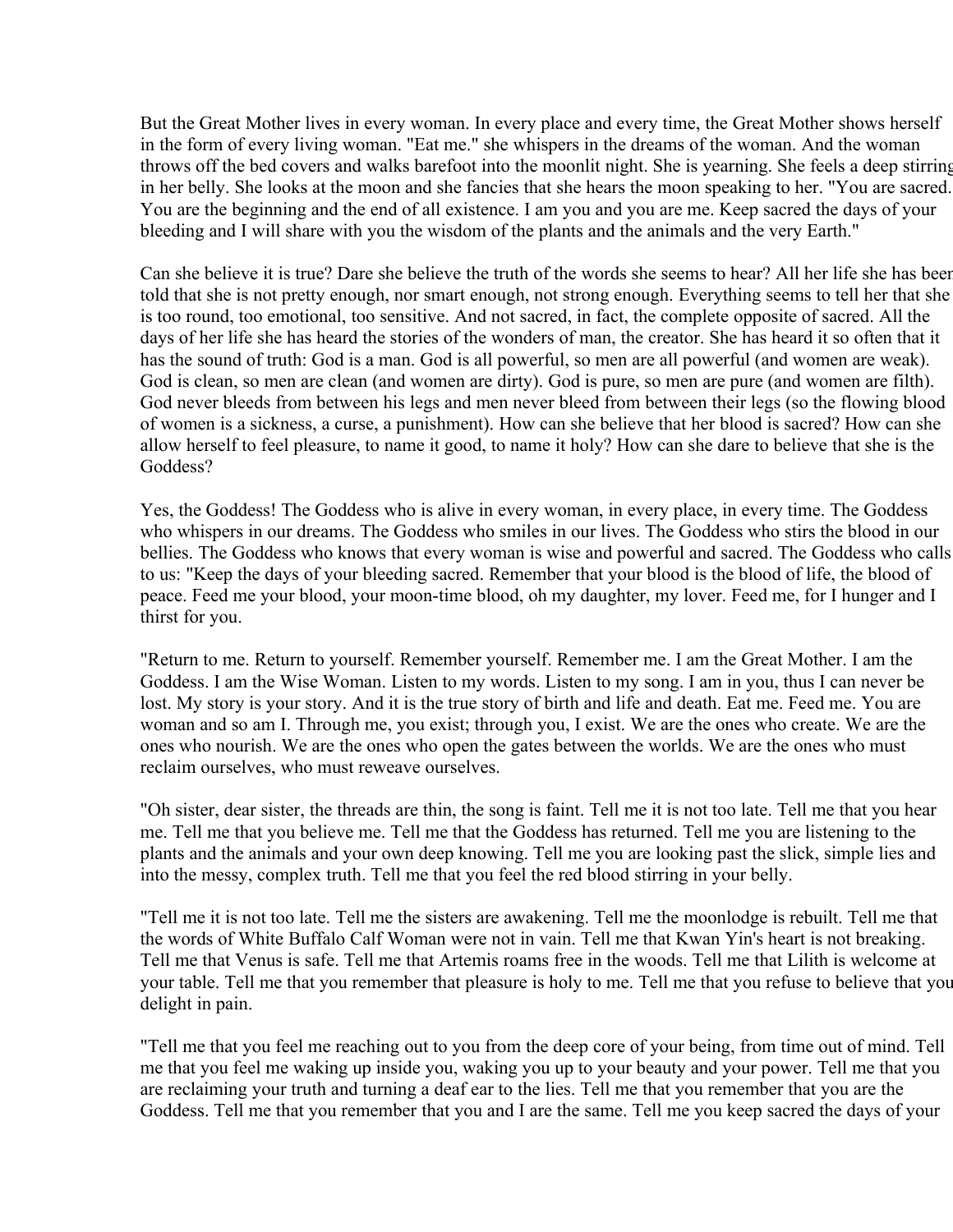

# **~RECIPE of the MONTH ~**

# **NETTLE PHARMACY**

[Nettle Hair Tonic,](http://www.susunweed.com/herbal_ezine/Weed_letter_Jan-02.htm#n1) [Nettle Hair Lotion,](http://www.susunweed.com/herbal_ezine/Weed_letter_Jan-02.htm#n2) [Nettle Hair Rescue](http://www.susunweed.com/herbal_ezine/Weed_letter_Jan-02.htm#n3)



# **Stinging Nettle Hair Tonic**

*Thickens hair texture, helps eliminate dandruff, aids in preventing hair loss during chemotherapy and in restoring hair growth afterwards.*

1/2 oz. dried Pour boiling water over nettle in jar, cover tightly and let sit overnight. Next morning, nettle\* strain into a plastic bottle, and add tincture (optional). Keeps only a day or two. Use as a 2 cups boiling final rinse after shampoo and conditioner, leaving it in hairwater 1 Tbs. nettle root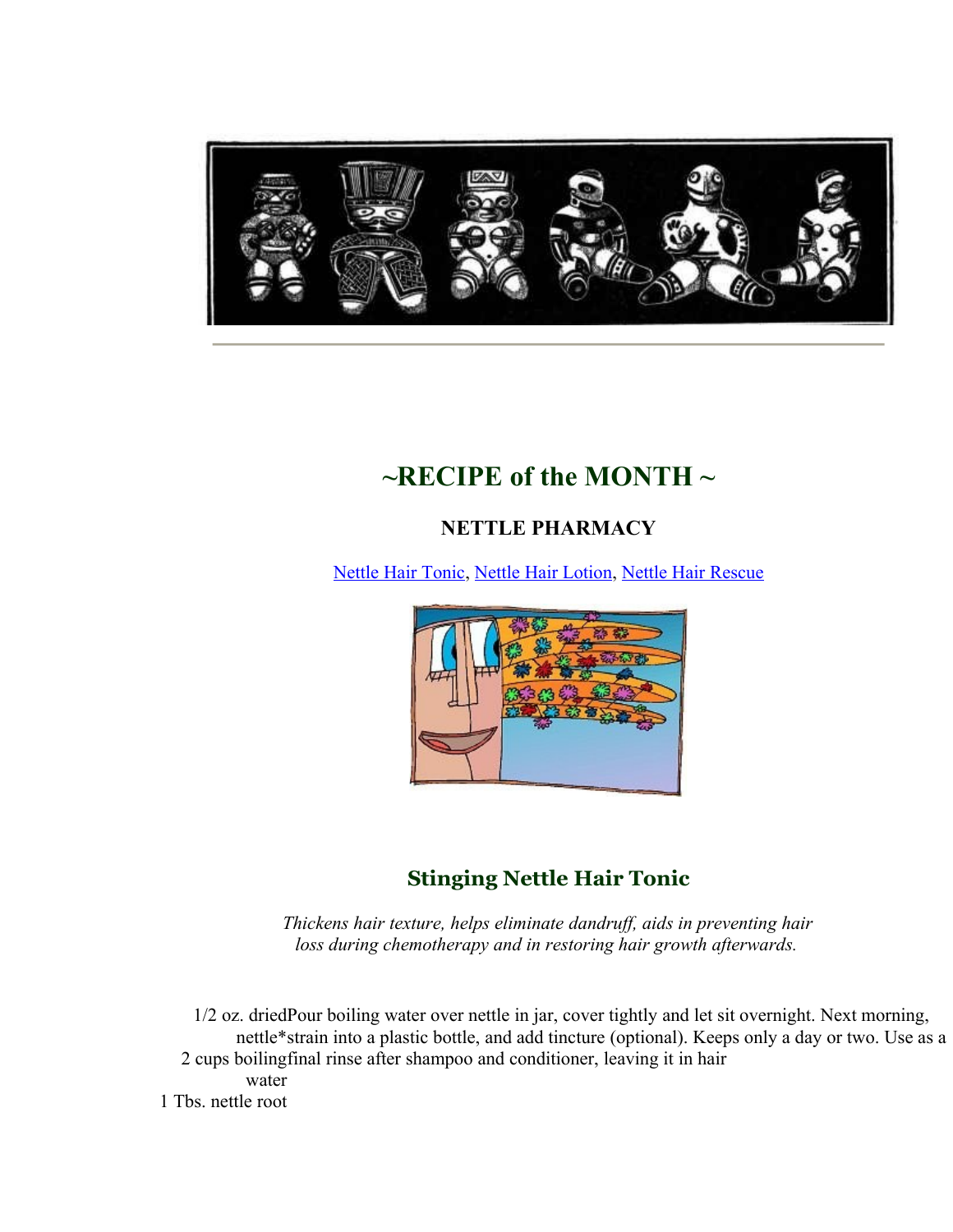tincture \* leaf, stalk, and/or seed

# **Nettle Hair Lotion**

*Mild enough for everyday use. To use: Pour a handful of nettle lotion on wet hair after shampooing. Rub in well. For best results, don't rinse.*

4 oz. fresh Prepare infusion (see below) of nettle. Strain out plant material. Add oil and vinegar to nettle *or* infusion. Keep in refrigerator between uses.

1 oz. dried nettle

4 cups water **Nettle Infusion**: Place 1 oz. dried nettle into a quart/liter jar. Fill the jar to the top with 1/4 cup vinegar boiling water, put the lid on and let it steep for at least four hours at room temperature. 3 drops

rosemary *or* 3 drops lavender

oil

**Nettle Hair Rescue**

*To use: warm a teaspoon of oil and massage into scalp. Leave on overnight; wash out in the morning. Finish with nettle hair lotion or tonic. Repeat weekly or as needed.*

1 entire nettle Wash roots only of fresh harvested nettle. Snip entire plant into small pieces with plant: scissors. Fill a jar with the pieces. Pour as much oil as possible into the nettle jar, poking leaves, stalks, and shaking to dislodge air bubbles. Steep in the closed jar for an entire moon cycle. seeds, root Remove plant material.

2 cups oil (almond or olive)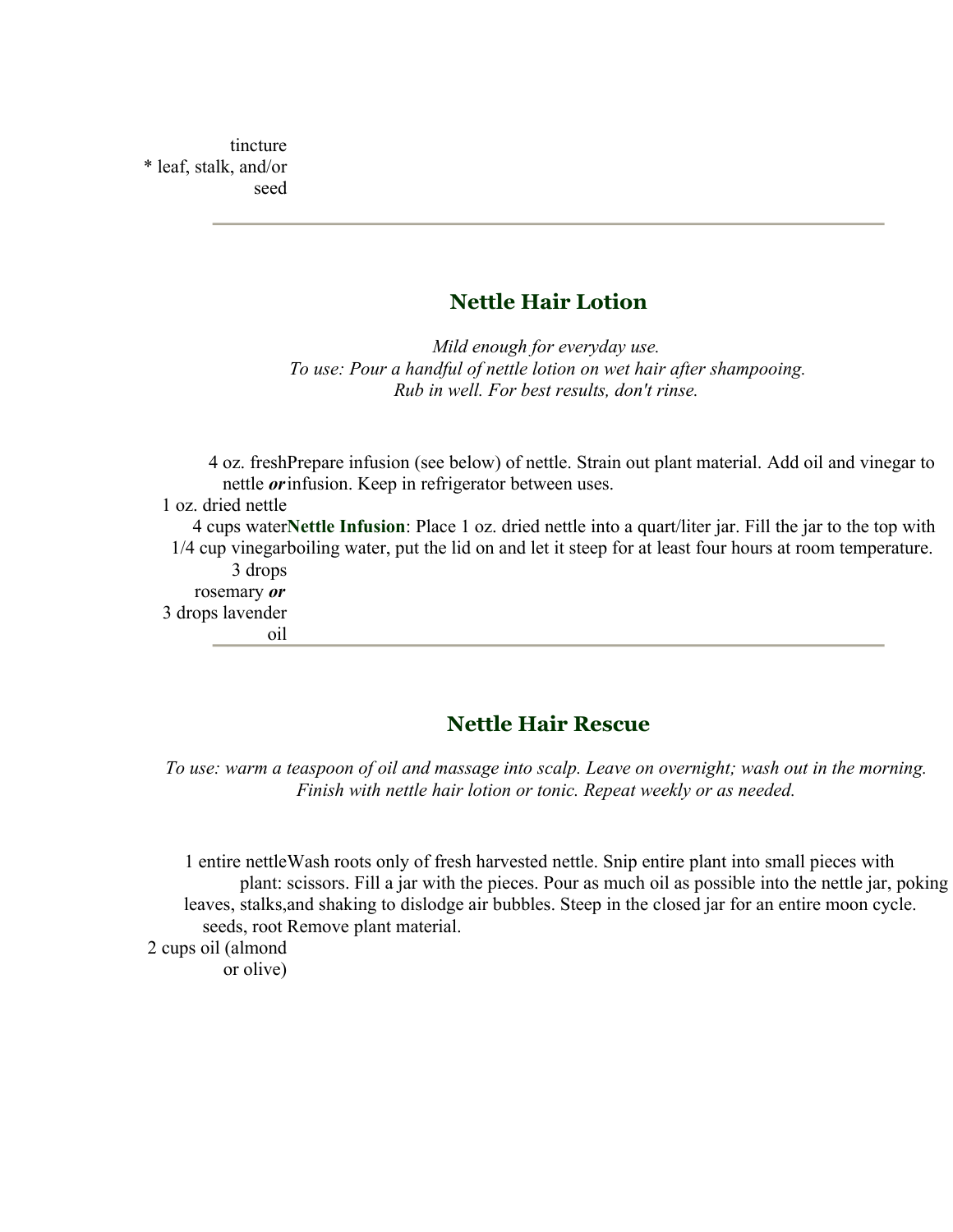These recipes are from Susun Weed's **[Healing Wise](http://www.herbalmedicinehealing.com/store/item_view.asp?estore_itemid=1000020)** 



# **NEW LINKS to check out...**



**[Goddess Garden](http://www.demetria.com/)** offering herbalist and aromatherapist formulated skin, hair and health care items that are organic, ethically wildcrafted and all natural since 1996. Our products are practical holistic alternatives to mainstream care items for the whole family. Offering tinctures, salves, balms, education and hands on attention and custom formulations. Available nationwide at co-ops and health food stores or through our online store at [www.demetria.com](http://www.demetria.com/) or call 1-866-303- HERB toll free for more information. Where herbs are our heartsong, Goddess [Garden.](http://www.demetria.com/)



**[Feminist Women's Health Center](http://www.fwhc.org/)** is dedicated to empowering women's health decisions about reproduction, birth control, sexuality and menopause. Find health info, answers to your questions, and pro-choice pro-freedom activism. Contribute your personal abortion story or read and learn from hundreds of women's stories. Share your definition of feminism. Check out the interesting articles and long lists of resource books and linked websites -- all about women and girls.



**[The Blue Roebuck](http://www.blueroebuck.com/)** will lead you into her World of the Goddess. May you share in Her ecstasy as you learn of Her many faces. In addition, The Blue Roebuck is happy to bring you Her Sacred Trees and the Ogham Alphabet. Plus ritual, stories, beautiful images, forum, chat, links, books, and more.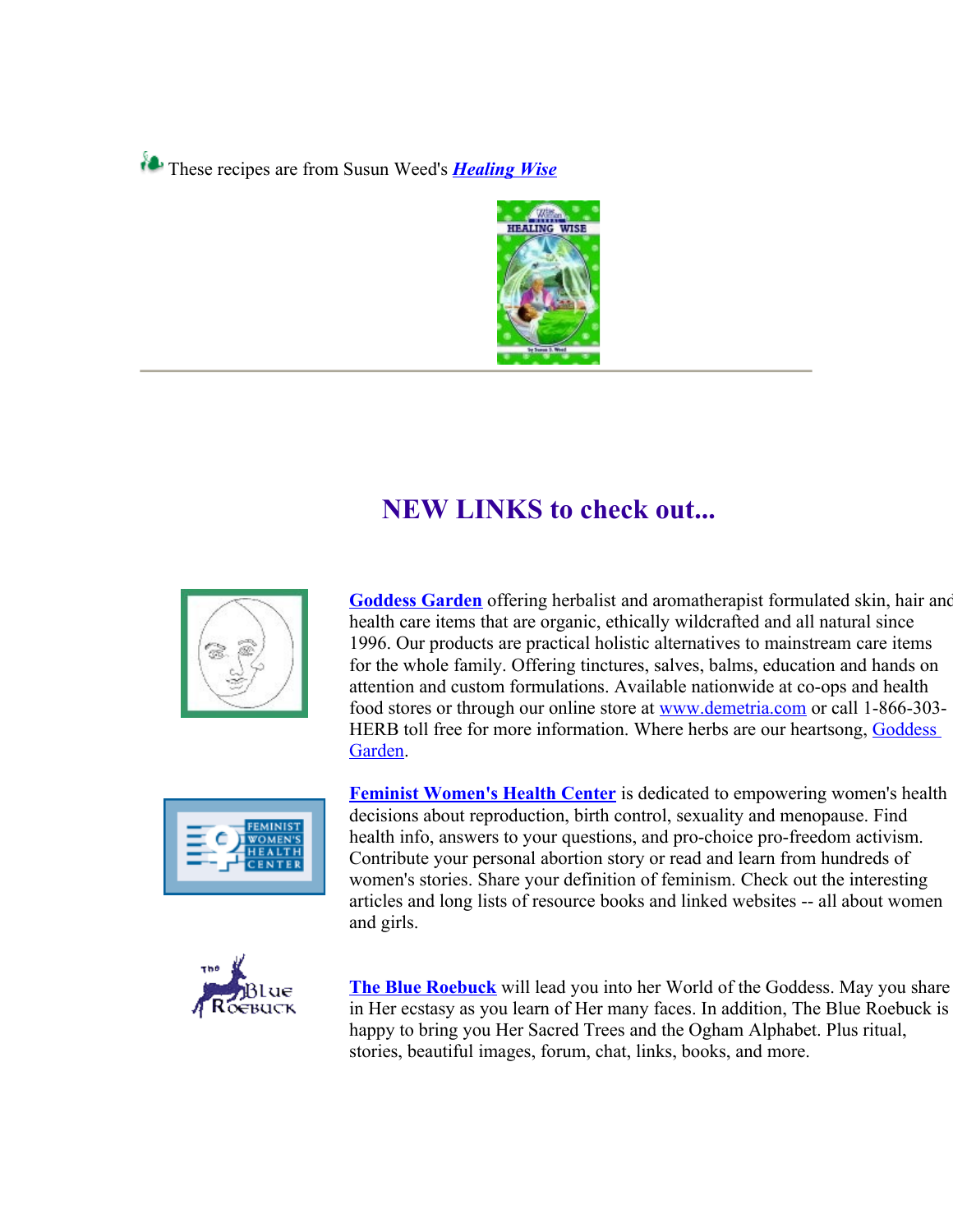

**[The WomanSource Catalog & Review](http://www.womansource.com/index.html)**: Tools for Connecting the Community of Women. An eclectic review of hundreds of the best available resources, ideas and information for women. It's like a giant mail-order catalog with all the great resources and cool tools you always wanted to know about but didn't know where to find. The aim is to build self-reliance by offering women the tools to shape our lives the way we want to, whether it be starting a business, raising our children, climbing a mountain or running for office. Welcome to our website and sampler.



**[The Witches' Voice](http://www.witchvox.net/)** offers the latest (updated daily) in news and networking for the Modern Witch, Wiccan and Pagan Community. Included is the Witches' Voice Pagan Links Pages. Here you will find one of the most extensive, accurate and diverse Pagan web site listings on the 'Net. We offer close to 5,000 Witch, Wiccan and Pagan Web sites for your surfing pleasure. Plus there is extensive resources for: networking, services, music, literature, imaging, personal pages, merchants, communication..[.WitchVox.net](http://www.witchvox.net/) - your pagan connection online!



**[The DynoWomyn Web Haven](http://www.dynowomyn.com/)** - A Place for 21st Century Women. Viewers are invited to explore inspirational art, articles, poetry, coaching, newsletters, shops, lots of links, our community and engage in your own self - development. Womyn are offered a safe place to share their stories, to dialogue with others, and to reflect upon their discoveries and inner knowings. I hope you enjoy the time you spend here at DynoWomyn, and that your Path will always be deeply Blessed with the Inner Knowing and Expression of your Unique Female Power!!

#### **[Canadian Women's Internet Directory](http://www.iwrp.org/web_directory.htm)**



The Canadian Women's Internet Directory links users with Canadian women's equality resources online. The directory connects organizational and individual sites promoting awareness of women's equality issues, debates, campaigns, activism, creativity, services, research and policy issues. Search alphabetically or by keyword, or browse by categories. There are currently over 1200 annotated links for you to choose from in 36 topic areas."

**[Know of a good site to recommend?](mailto:herbshealing@hvc.rr.com)**

[top of page](http://www.susunweed.com/herbal_ezine/Weed_letter_Jan-02.htm#top)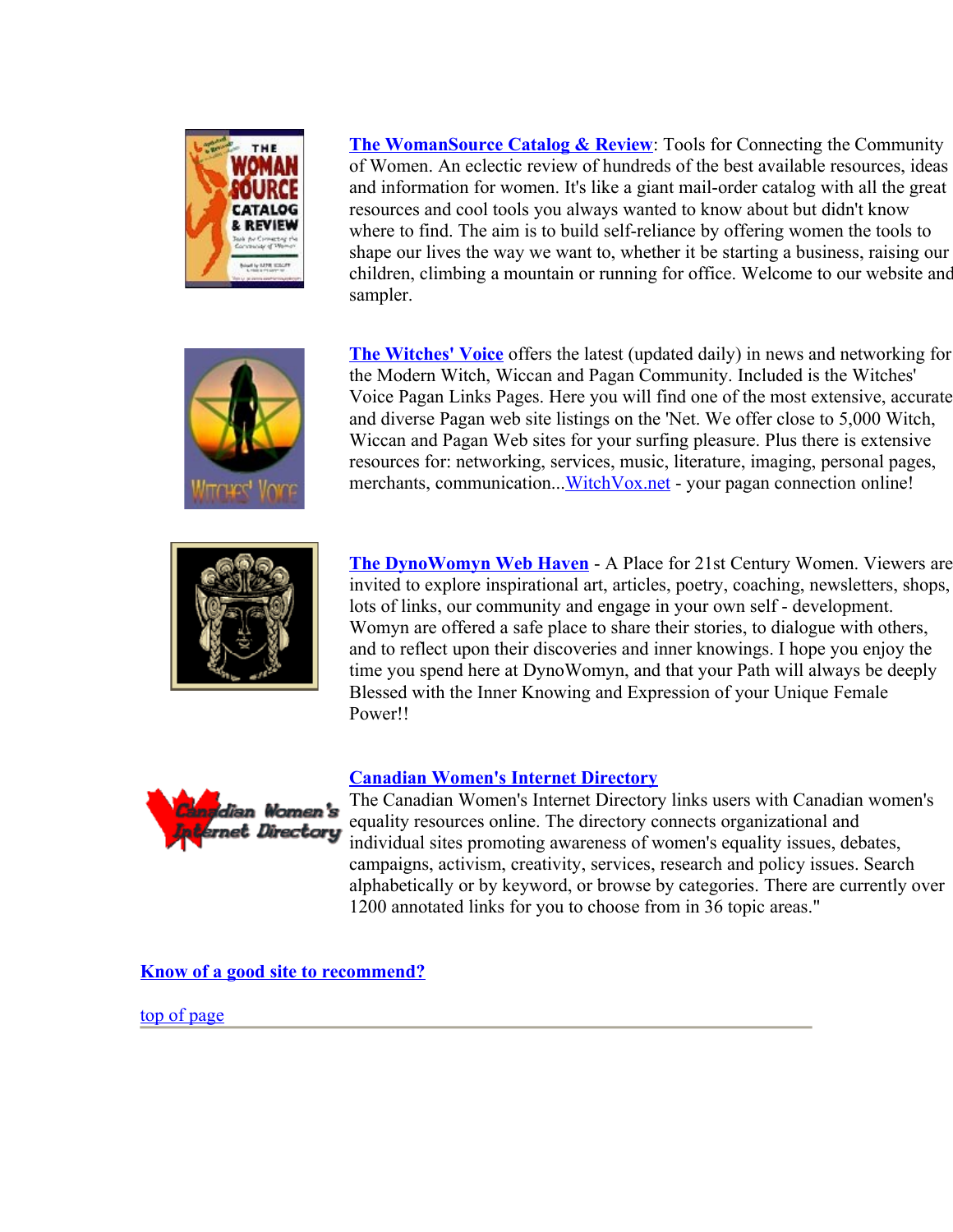# **ASK SUSUN WEED**

**[Sheep sorrel and nursing is it safe?](http://www.susunweed.com/herbal_ezine/Weed_letter_Jan-02.htm#q0) [Oatstraw infusion increases sexual desire](http://www.susunweed.com/herbal_ezine/Weed_letter_Jan-02.htm#q1) [So you want to study herbal medicine?](http://www.susunweed.com/herbal_ezine/Weed_letter_Jan-02.htm#q2) [Six steps of healing for bladder kidney health](http://www.susunweed.com/herbal_ezine/Weed_letter_Jan-02.htm#q3) [Flax seed oil goes rancid in five minutes!](http://www.susunweed.com/herbal_ezine/Weed_letter_Jan-02.htm#q4) [Soy products should be avoided](http://www.susunweed.com/herbal_ezine/Weed_letter_Jan-02.htm#q5) [Witch hazel eases hemorrhoid swelling](http://www.susunweed.com/herbal_ezine/Weed_letter_Jan-02.htm#q6) [Comfrey leaves no problem; comfrey root, watch out](http://www.susunweed.com/herbal_ezine/Weed_letter_Jan-02.htm#q7) [Low-fat diet can be causing sporadic periods](http://www.susunweed.com/herbal_ezine/Weed_letter_Jan-02.htm#q8) [Our grandmothers had kids into their fifties!](http://www.susunweed.com/herbal_ezine/Weed_letter_Jan-02.htm#q9) [Echinacea and yarrow help for bacterial vaginitis](http://www.susunweed.com/herbal_ezine/Weed_letter_Jan-02.htm#q10) [Hysterectomy does not mean you need to take hormones](http://www.susunweed.com/herbal_ezine/Weed_letter_Jan-02.htm#q11)**



If you have a personal health question for Susun, she has a free hotline every Tuesday evening (from Mid-April to the end of October) from 7:30 to 9:30 EST - Call: 845-246-8081. NOTE: It is helpful if you have read Susun's article and books before calling her, as you will find answers to your preliminary question there and so Susun will be able to help you with more indepth questions you may have.

**Legal Disclaimer:** This content is not intended to replace conventional western medical treatment. Any suggestions made and all herbs listed are not intended to diagnose, treat,cure or prevent Any disease, condition or symptom. Personal directions and use should be provided by clinical herbalist or other qualified healthcare practitioner with a specific formula for you. All material on this website/Email is provided for general information purposes only and should not be considered medical advice or consultation. Always check with your personal physician when you have a question pertaining to your health and healthcare.

**To: susunweed@herbshealing.com Sent: Sunday, November 04, 2001 Subject: Herbs and Nursing**

My Dr. recently found a Lump in my breast. She wanted to wait until after my period to check and see if it had changed or gone away. I am not one to sit around and wait for a "Dr. " to tell me the next step. I immediately bought your *Breast Cancer? Breast Health!*Book. I think it is wonderful and have added a few things to my diet that weren't already there. I eat a good Nutritious and healthy diet as well as use herbs. Although I have the*Wise Woman Herbal for the Childbearing Years* I recently moved and can't put my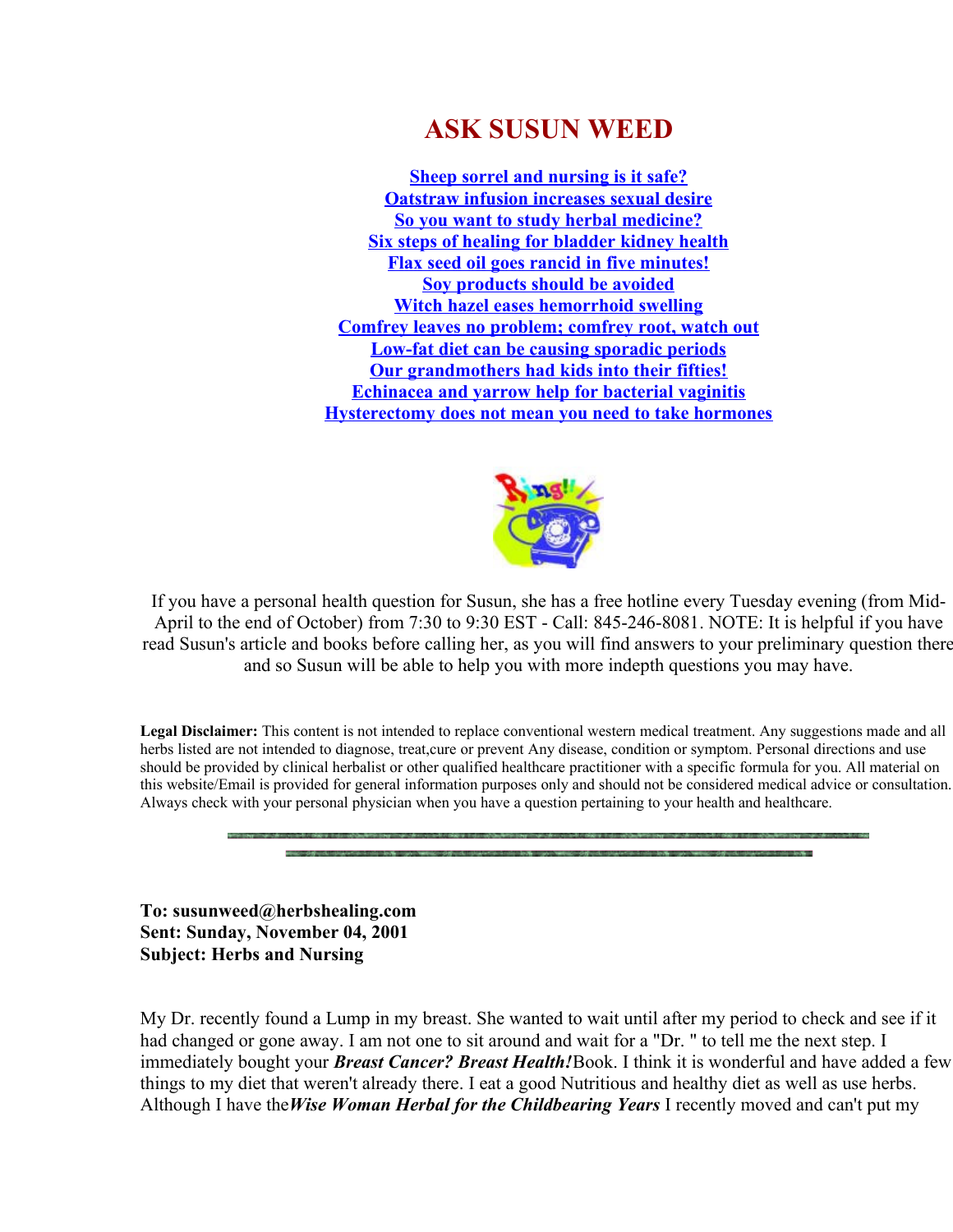hand on it. I know it would answer many of the question I have and just can't remember. I was wondering about sheep sorrel and nursing is it safe? I am not quite ready to wean my 22 month old but know it may be something that could be a possibility. Could you give me your opinion on this situation? I Love your books and enjoyed your talk at the Wildgathering in MAINE last summer.

I would also like to know if you could recommend a good book on mushroom identification. I live in Maine and the white birches are plentiful up hear as you know. I would like to be using things around me. I know I am on the right track. Funny my only fear is the Dr.'s. I am taking my book with me on Wed. to the General surgeon. I have pages marked and tons highlighted. I have faith in myself and will not let a Dr. bully me into things I do not want done. Thank you so much for all of your Green Research! My next challenge will be over the next few visits and the Diagnosis. Even though I have a feeling I already know. Thank You

#### **Sent: Friday, November 30, 2001 Subject: Re: Mushroom Identifier**

#### **Susun's Response:**

Sheep sorrel in your salad OK, but not otherwise.

Was just with a mushroom expert who told us that all mushrooms that grow on trees and do not have gills (in other words, those that have pores) are safe to use and have immune enhancing properties. Good luck with your mushroom hunting. A person who knows your woods is better than a book. You could also try your cooperative extension for information on mushrooms in your state.

Green Blessings, Susun Weed

**To: susunweed@herbshealing.com Sent: Tuesday, November 20, 2001 Subject: Menopause**

Question: I am 61 and have a very low libido and vaginal dryness. Is there anything for these conditions that you recommend?

**Sent: Friday, November 30, 2001 Subject: Re: oatstraw will increase sexual desire**

**Susun's Response:**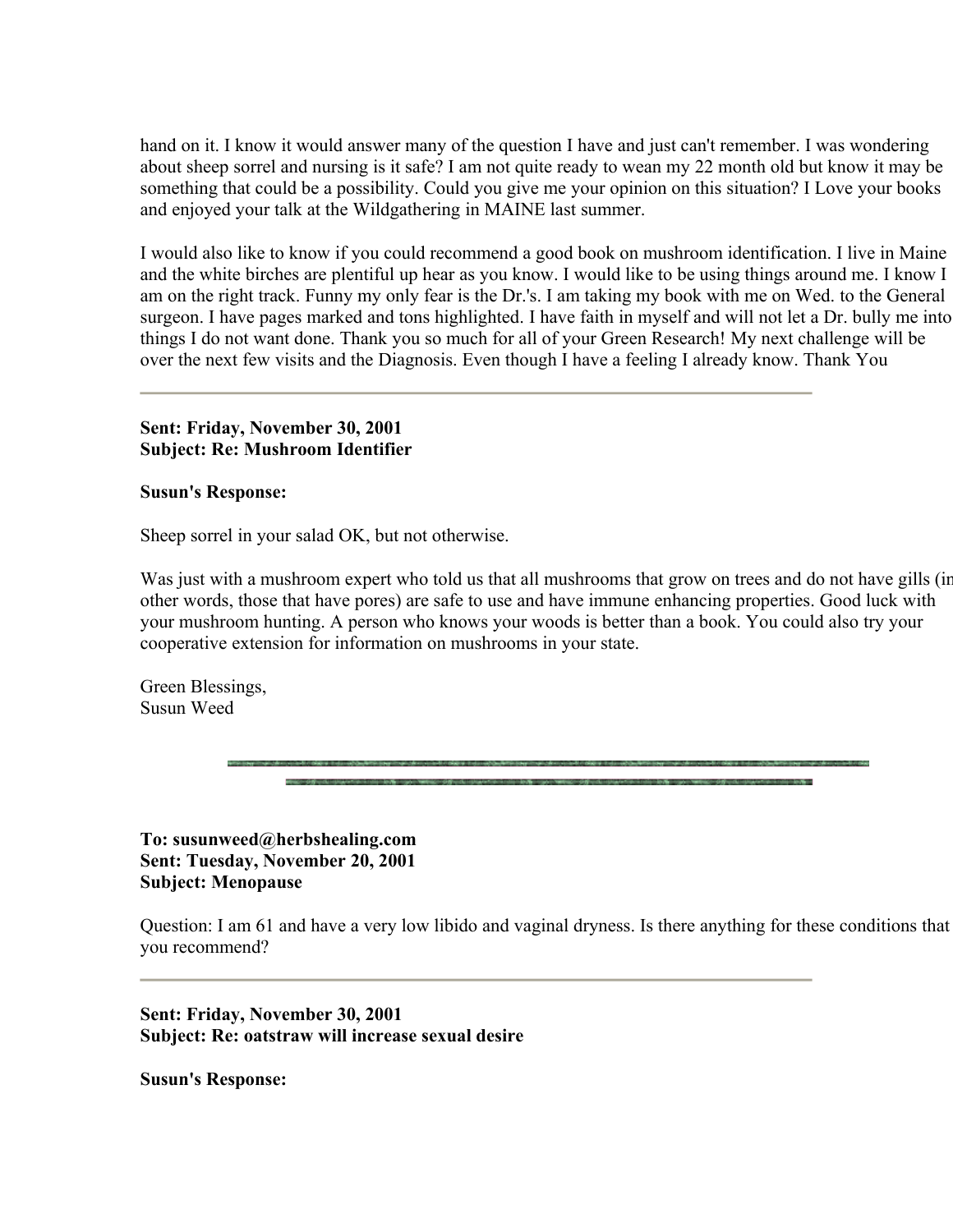Do you have my book on menopause? There is a chapter devoted to this. But you could also ask yourself if you have truly lost interest in sex or just in intercourse. My Rx for your problem would sound like this: first, you must have 7 orgasms a week whether you want them or not, preferably alone.

Second, you must not attempt intercourse until you have had at least one orgasm. Third, you must make a list of 100 sexual things to do besides intercourse.

Infusion (not tea, not capsules, not tincture) of oatstraw is well known for increasing sexual desire. It is safe to drink as much as a quart a day for as long as you wish.

Most of the postmenopausal women I talk to are interested in sex, but don't much care for intercourse anymore. Certainly true for me. After some minor sulking, my sweetheart got with the new program and we are both happy with our intimacies now. Hope this helps you.

Green Blessings, Susun Weed

**To: susunweed@herbshealing.com Sent: Monday, November 19, 2001 Subject: Who should I study with?**

Thank you so much for your personal reply to my question! It was very helpful and thought-provoking. There's so much information out there, coming from so many different mind-sets--even among approaches to herbalism (I'm thinking here of your book Wise Woman Herbal Healing Wise), which I first read many years ago but still springs to my mind, with its vivid illustrations of the "heroic" approach to herbalism, for example.

Interestingly enough, you recommended that I toss the calcium supplements--which I just did, simply because they gave me such a terrible stomachache every time I took them!

I'm looking forward to seeing your new book, Healing Well. And I think I'll pick up a copy of your book on menopause for my mom (and sneak a peek at the appendix myself!).

One last question: right now I'm doing an herbal correspondence course through Michael Tierra's Planetary Herbology center. They seem to have lots of seminars and opportunities for hands-on experience, but (partly due to the limitations of their approach--such as suggested by your book, and by a book I have by Billie Potts called Witches Heal), I am really interested in doing work with other people/courses. If you know of any short-term courses I could attend, could you recommend them to me? Even if I can't come now, I'd like to know just for future reference, and for on-going study! I'm especially interested in experiencing and working with people (I can read books anytime and anywhere, but applying what I've read is a different matter!)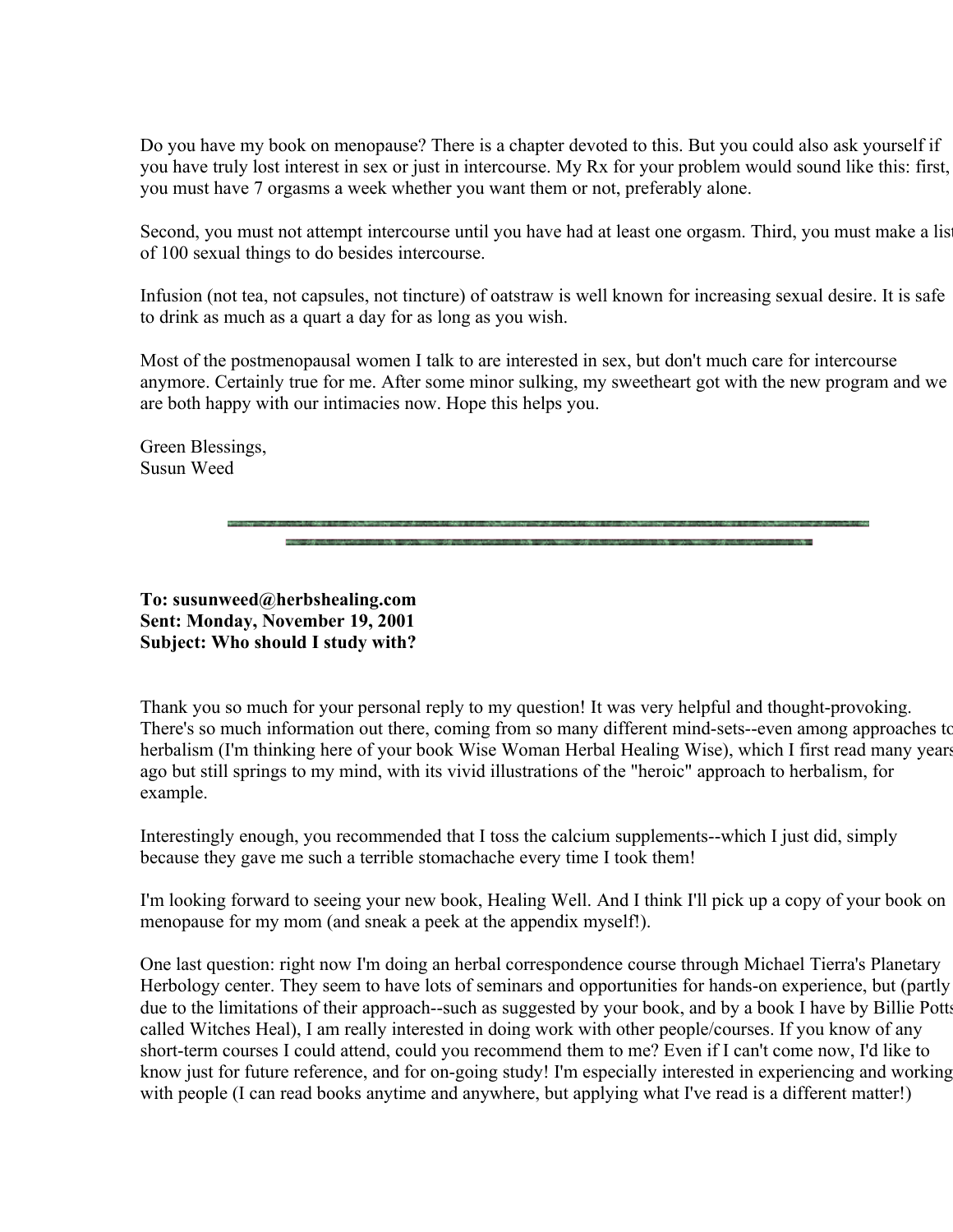Thank you again for all your work! I admire your dedication.

**Sent: Friday, November 30, 2001 Subject: Re: herbal courses**

#### **Susun's response:**

Have you considered attending any of the wonderful herbal conferences offered in many places? There is the International Herb Symposium which will be held near Boston in June 2002 (I will be there), as well as the Women's Herbal Conference in August in New Hampshire, and Green Nations in the Catskills (I usually teach at both of these but have made other commitments for 2002). This is only the tip of the iceberg. There are lots of conferences to choose from.

And of course I should encourage you to at least dream of coming to the Wise Woman Center and spending a weekend or more with me. How about attending the Green Witch Intensive in July 2002? Or any of my other weekend offerings. Check out my 2002 schedule.

Other schools include Rocky Mt Center for Botanical Studies and California School for Herbal Studies. I believe my links page at my website has both of them. Maybe we'll get a chance to play together this year.

Green Blessings, Susun Weed

**To: susunweed@herbshealing.com Sent: Tuesday, November 20, 2001 Subject: Re: Questions, comments, six steps of healing**

Dear Susun,

Thank you very much for your reply and guidance. My real question to you was about bladder-kidney health. I have had the irritable bladder and infection problem in the past. At 28, I got a classic case of honeymoon cystitis.

There after I became more sensitive to coffee. Around the same time I started getting migraines every few months. After I had 2 boys in my early 30's (and successfully nursed them 21  $\&$  16 months $\omega$ ) the migraines gradually became more frequent. I did have a cystoscopy done at age 40. No IC then. The urologist says an allergic-like reaction to coffee and the caffeine in Exedrin was too much, causing irritation and scar tissue in the urethra that he dilated, so the bladder could empty better. A series of crisis , 3 years ago, caused me to use any spare time to pray and meditate over this problem. I found it very helpful to have a piece of paper and pencil in front of me to write down everything that "came up". I stopped DISCOUNTING and paid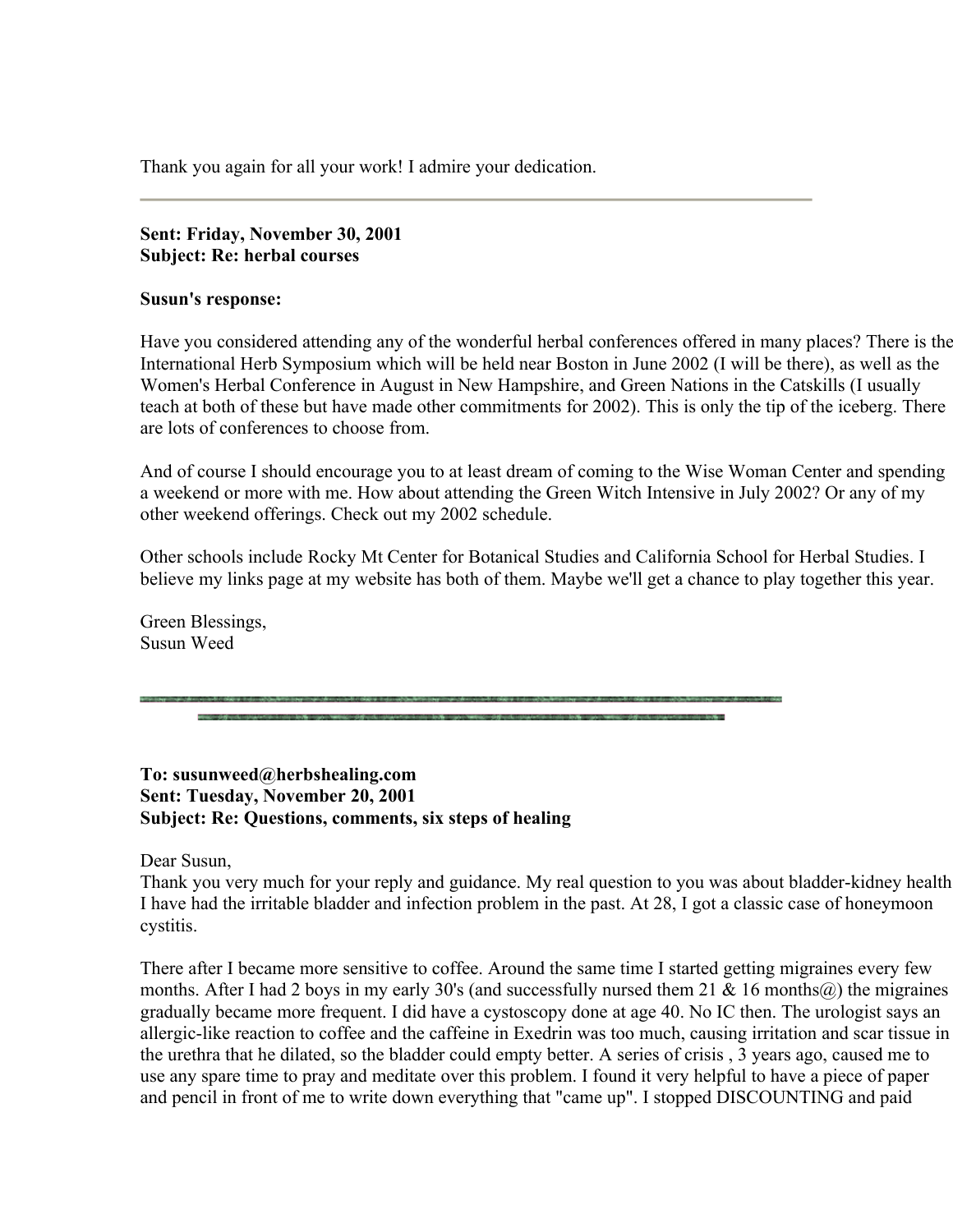attention to my intuition! It took about 2 years because of family obligations, but the bottom line was stress, on a very subtle level. I constrict (one of the things I wrote was "pinched existence") ( I "ran into" a acupuncturist at an old mentor who referred me to a practice close by that I had been staring at. Saw a medical intuitive) I still do yoga-back-neck exercises, but also make up my own stuff: My forehead and head won't relax until I focus on opening my 3rd eye and say "On a clear day I can see forever!" SO, like the Marriott hotel commercial when I'm comfortable I can do anything: Heal myself, if you can think it you can do it, travel at the speed of thought!

Now that I have a handle on the migraines, I hope I can fix the bladder-bloat problem. Last time I was ill my tummy was flat. I do have infusions and will take the time to brew them. Am hoping MSM will help scar tissue also. Sorry this is long but I also hope passing on my meditational method will help someone else.

#### **Sent: Friday, November 30, 2001 Subject: Re: six steps of healing for bladder kidney health**

#### **Susun's response:**

Thank you so much for clarifying and for sharing so much. It really helps me to get an idea of what is going on. And it seems like a lot is going on!

Glad you have the migraines under control. They can be a real bitch. It doesn't surprise me that the Excedrin aggravated your bladder problems. So relieved you don't need to rely on it so much these days.

My advice for healing your bladder is the same as it was before, so I have appended the info on the six steps of healing, with NEW INFO IN CAPS. If I still don't get it, you may need to tell me more.

#### \* \* \* \* \* \* \* \* \* \* \* \* \* \* \* \* \* \* \* \* \* \* \* \* \* \* \* \* \* \* \* \* \* \* \*

I suggest you work with the six steps of healing. You can use each step for a certain period of time and then go on to the next one is relief is not found, or you could do all at once, or you could do the first four steps (which build health) all at once.

#### *The first four steps build health and can be done daily.*

**Step O** = meditation, time alone, silence IS THIS IN THE PICTURE? WHAT ASPECT OF DOING NOTHING ARE YOU INCORPORATING INTO YOUR DAILY LIFE?

**Step 1** = collect information on the possible reasons for your problem. This could include different forms of diagnosis (Western, Chinese, Auryuvedic) as well as networking with other women who have similar or the same problem. HAVE YOU DONE THIS?

**Step 2** = you are definitely doing; it includes prayer, and psychic work as you are doing with Carolyn Myss and your Unity church. It could however possibly be important for you to do symbolic, ritual work as well. YOUR HEADACHE-AWAY MEDITATION SOUNDS GREAT, AND HOPEFULLY WILL HELP OTHERS. DO YOU HAVE A SPECIFIC ONE FOR THE BLADDER DISTRESS?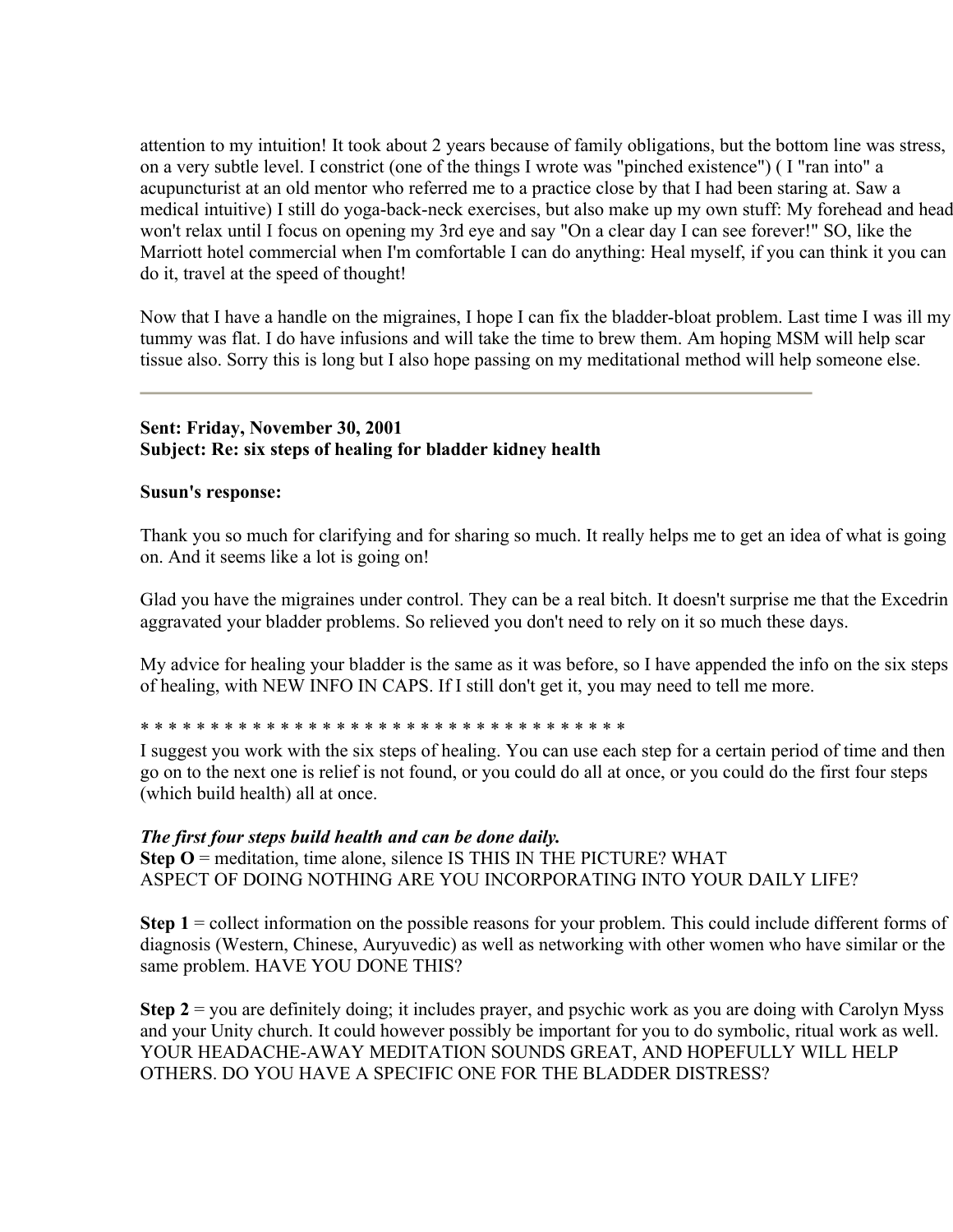**Step 3** = Nourish yourself with nettle infusion (not tincture), whole grains, seaweed, medicinal mushrooms, healing soups and people who love you as you are. Very important here is for you to learn how to do Kegels and to do at least 100 of them several times a day. YOU DON'T MENTION KEGELS. THEY ARE CRITICAL FOR YOU. PLUS, YOU MAY WANT TO DRINK AT LEAST ONE GLASS OF UNSWEETENED CRANBERRY JUICE A DAY.

#### *The next three steps counter problems but can erode overall health if done daily for long periods of time.*

**Step 4** = Take herbal tinctures such as corn silk or uva ursi which improve bladder functioning; or yarrow or echinacea to counter infection. HAVE YOU TRIED ANY OF THESE? ALSO, YOU COULD TRY ELIMINATING ALL CAFFEINE AND WHITE SUGAR FROM YOUR DIET FOR AT LEAST SIX **WEEKS** 

**Step 5** = Use drugs to counter the problem. SINCE IT IS A BLADDER IRRITANT, YOU WILL WANT TO AVOID ALL CHLORINATED WATER, BOTH DRINKING AND BATHING. WHAT IS MSM?

**Step 6** = Surgery (dilatation) GOT IT THAT YOU HAVE DONE THIS AND HOPEFULLY YOU WON'T NEED IT AGAIN.

Green Blessings, Susun Weed

**To: susunweed@herbshealing.com Sent: Saturday, November 24, 2001**

Dear Susun,

My partner and I are having a baby. She read in your *Wise Woman Herbal for the Childbearing Year* book that flax seed oil is contraindicated for pregnancy.

Could you please tell me why? If it is related to estrogen, and therefore an issue in sexual organ development if the baby is a boy, then wouldn't it be safe to use it after 16 weeks?

Whatever you could tell me would be wonderful. Thank you very much.

Yours in dirt and plants and babies.

**Sent: Friday, November 30, 2001**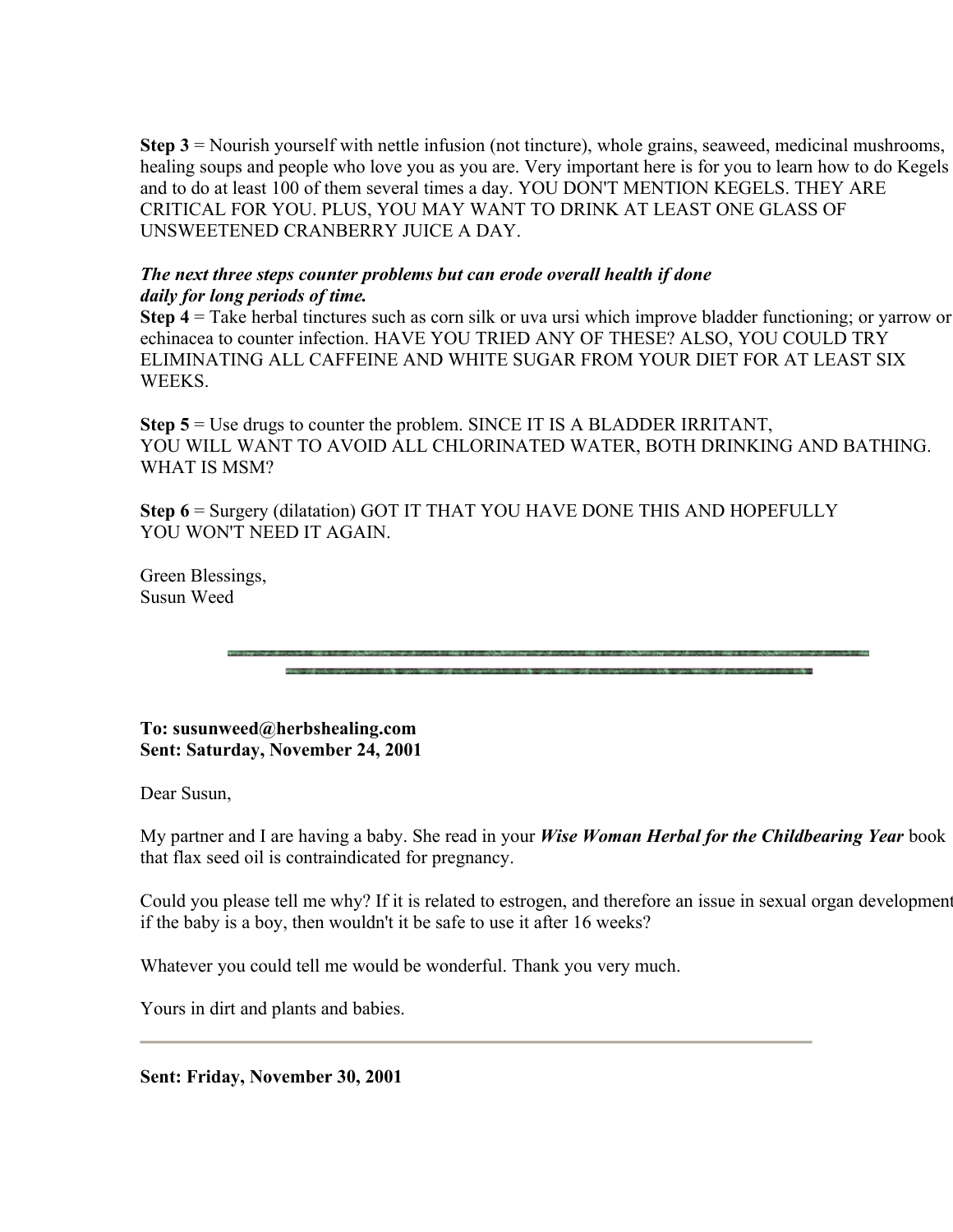#### **Subject: Re: flax**

#### **Susun's response:**

My lipid chemist friends tell me that flax seed oil goes rancid within five minutes of being pressed. They say that any oil in a black bottle is ready to become rancid as soon as the bottle is opened; bad news. They grind flax seed immediately prior to using. Small amounts of flax seed should be OK during pregnancy, but the laxative effect could conceivably trigger a miscarriage. If you are comfortable taking an oil that can contribute to heart disease and cancer (due to rancidity), then you are fine. If not, then perhaps ground flax seed is a better choice.

Green Blessings, Susun Weed

**To: susunweed@herbshealing.com Sent: Saturday, November 24, 2001 Subject: soy milk/products**

Susan, first I want to say hello and peace be unto you.

You said at a gathering that I attended that soy milk products are loaded with aluminum. Why is that the case? Is it the result of the production process?

Thank you for taking the time to respond.

#### **Sent: Friday, November 30, 2001 Subject: Re: soy products are not "Real Food"**

#### **Susun's response:**

The information on aluminum content in soy beverage comes from Sally Fallon and the Wise Traditions Foundation. I believe it is naturally in the soy. Perhaps that explains why tofu consumption among Japanese men is so closely tied to dementia (the more tofu they ate over their lives, the worse the dementia).

links for you **<http://www.westonaprice.org/> [http://www.susunweed.com/Weed\\_letter\\_Oct-01.htm#surprise](http://www.susunweed.com/herbal_ezine/Weed_letter_Oct-01.htm#surprise)**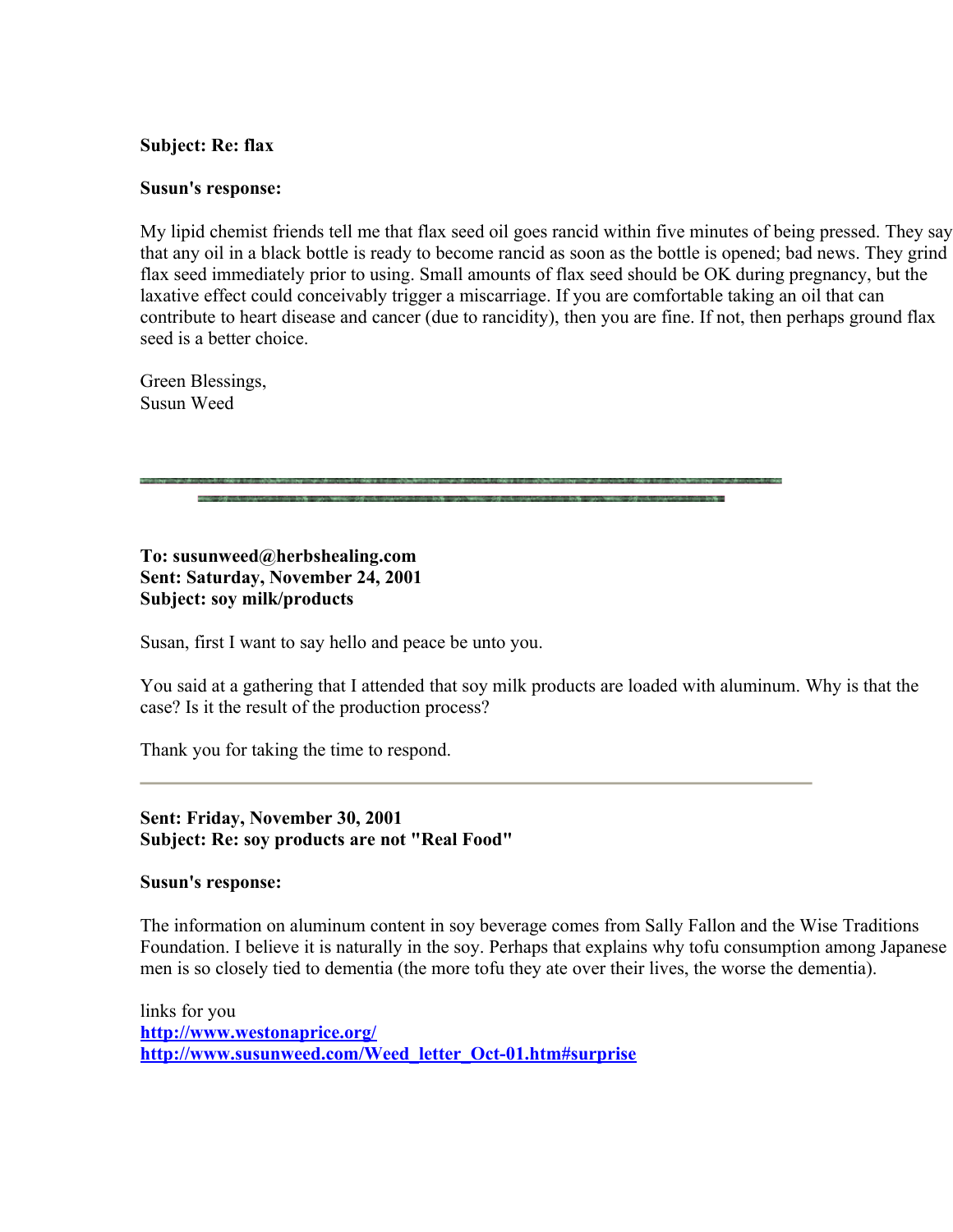Of course, I have not told you much about the political problems, but they are even worse.

Real food for real people. What is real food? Real food contains no added ingredients. *Quick quiz* Which is real food: milk or soy beverage?

Which is real food: margarine or butter? Which is real food: hamburger or soyburger?

Green Blessings, Susun Weed

**To: susunweed@herbshealing.com Sent: Saturday, November 24, 2001 Subject: A bothersome problem...**

I have a question about a problem I have been having for a couple of years. Hemorrhoids have been an issue for me for about two years and I was wondering if there were any herbal remedies that you could recommend to me that could help this problem I have been having. Thank you and I really appreciate your help.

#### **Sent: Monday, November 26, 2001 Subject: Witch Hazel reduces hemorrhoids**

#### **Susun's response:**

You will find lots of remedies for hemorrhoids in my book Wise Woman Herbal for the Childbearing Year available from [www.wisewomanbookshop.com](http://www.herbalmedicinehealing.com/)

In general, you could begin by avoiding all hot and spicy foods. Also, gently wiping the area with a cotton ball soaked in witch hazel is quite helpful to reduce swelling and inflammation. If they are big and bothersome, a sitz bath in comfrey leaf infusion could be a big help.

Green Blessings, Susun Weed

**To: susunweed@herbshealing.com Sent: Saturday, November 24, 2001 Subject: Comfrey**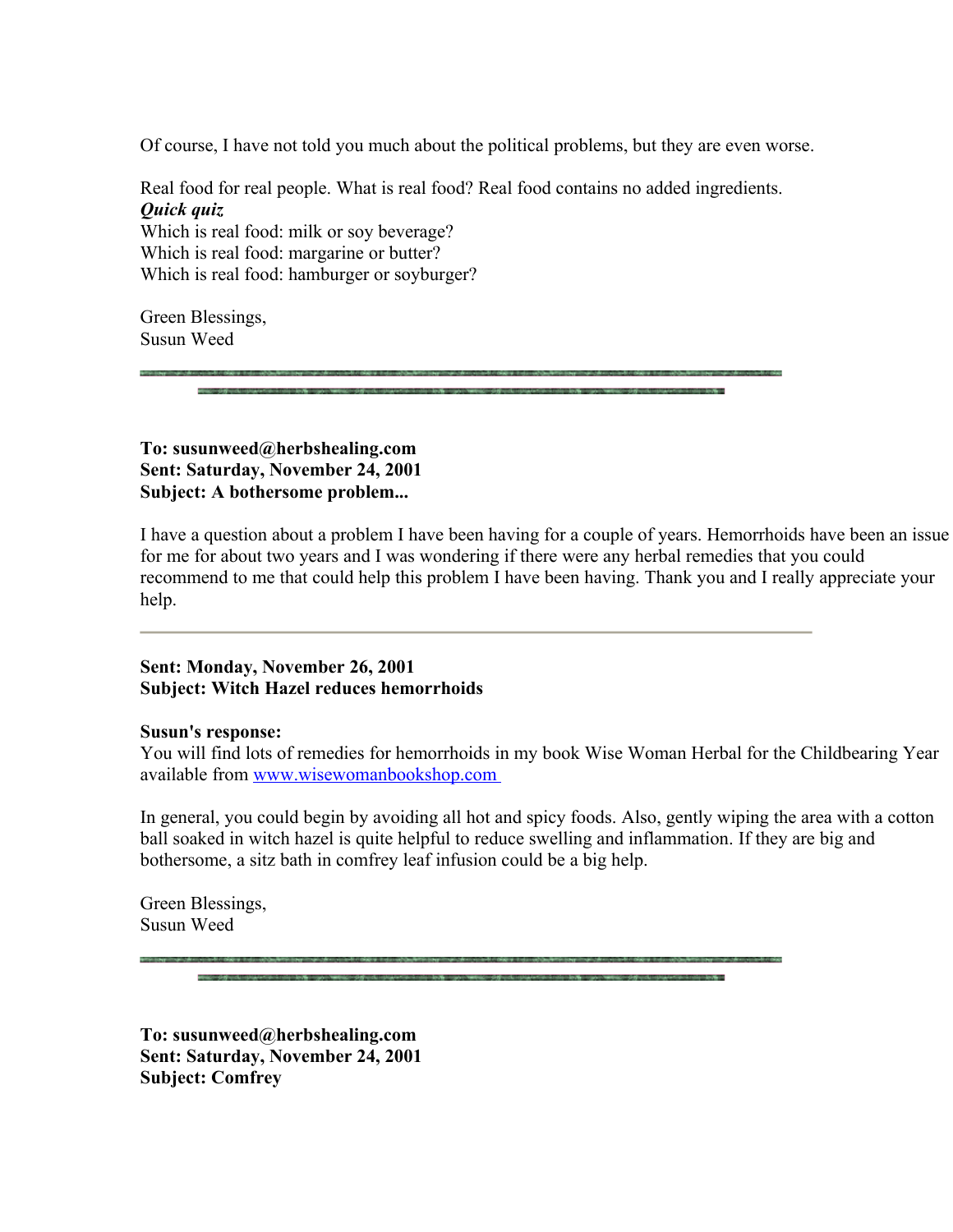#### Dear Susan Weed,

I am a doctoral candidate at University of California at Davis. I am currently writing a review article on comfrey for a high impact peer reviewed scientific journal and need your help. My hope was to do a comprehensive and systematic review, but the journal (Trends in Pharmaceutical Sciences) only wants 1500 words and they want it to be a research news article. I think the idea is to explore the recent activities of the FDA and FTC in regards to comfrey by reporting on research from the last couple of years (of course there has been no current research).

I am contacting you because I recall an interview with you that Trinity published in their newsletter. You mentioned that you drink comfrey tea and I would like to find out more. In general, I am would like to talk to people that consume (or have consumed) comfrey internally and find out their intake levels and the reason for their comfrey consumption. Hopefully, someone like yourself would have a good idea about the prevalence of comfrey consumption. I begrudgingly admit that the FDA is correct in their assertion that there is no reliable body of evidence in the literature to establish safety or efficacy. However, I believe that we do have evidence in regards to the safety and efficacy of comfrey, it's just not in the literature yet. If we are going to rely on science to determine safety, a thorough benefit/risk assessment needs to be done. I believe the first place to start is with people that believe the benefits outweigh the risk.

Thanks a bundle. Be well.

#### **Sent: Friday, November 30, 2001 Subject: Re: Comfrey leaves no problem; comfrey root, watch out**

#### **Susun's response:**

What a tough task! More power to you, my dear.

I prepare my comfrey this way: I harvest the leaves and stalks when the plant is in flower and dry them thoroughly. I then weigh out one ounce of the dried plant, put it in a quart jar and pour boiling water to the top of the jar, cover tightly and steep for a minimum of four hours, usually overnight. I drink as much as two quarts a week and have been doing so for more than twenty years. I know hundreds of women who do the same. I can reassure you that they are all well. And this includes women who have gone through pregnancies and lactation while drinking their comfrey infusion.

There is a center in England -- the Henry Doubleday Research Association -- which says they have a group of people there who have been eating cooked comfrey leaves as a vegetable, the way you and I eat kale, for at least three generations. Perhaps you could find them and see what they say.

One other thing, the Northeast Herbalists Assn had three samples of comfrey leaf tested for PAs. Only one contained measurable amounts, and that was less than one part per billion; I believe the results were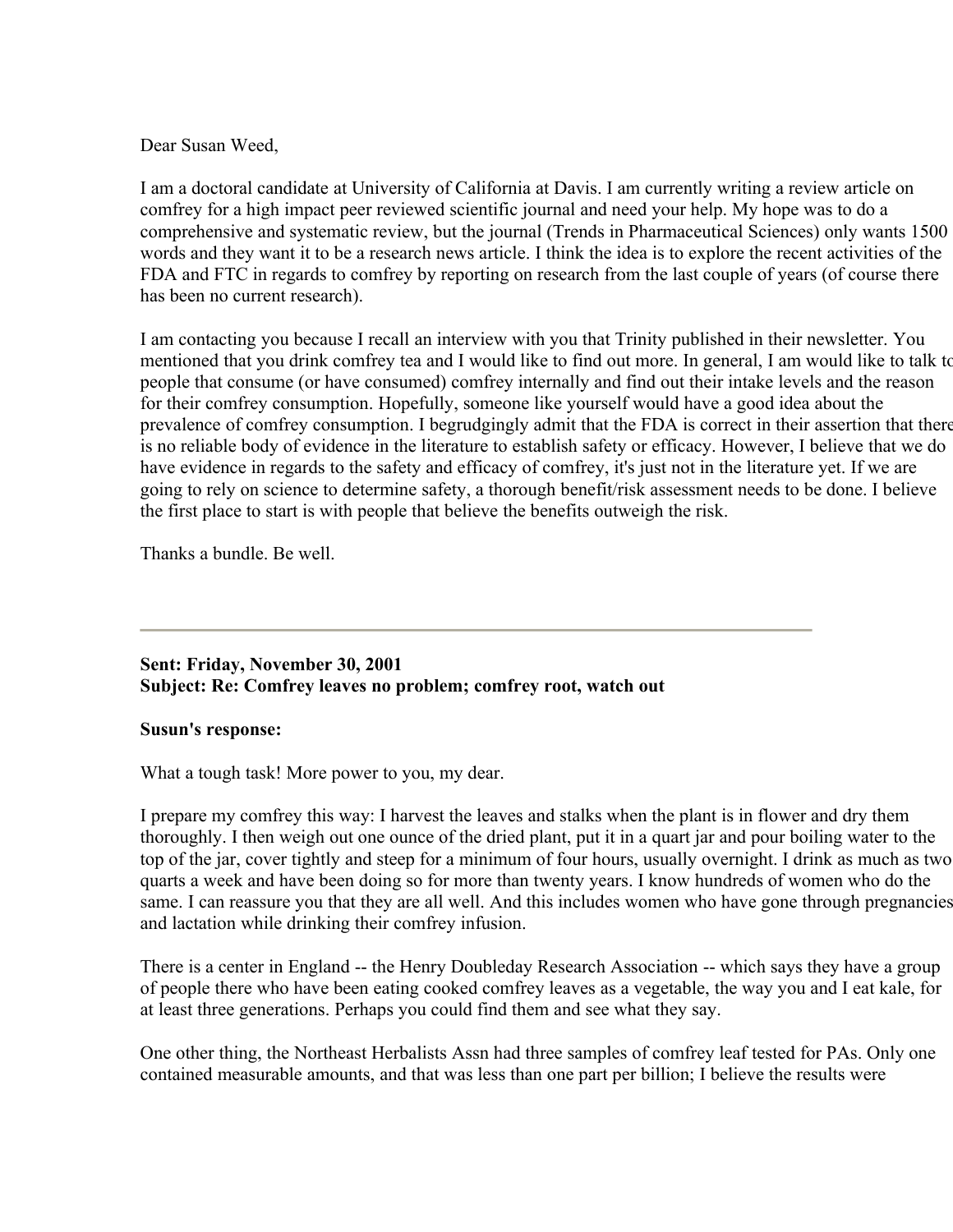published in the NEHA newsletter. Rosemary Gladstar may know more about this.

In closing, note that one of the biggest mistakes non-herbalists make is to conflate parts of a plant and assume they are identical. Not so. You would not want to eat a pie made of rhubarb root or even the leaves, but the petioles are fine! I encourage you to clearly separate the information on comfrey root from the info on comfrey leaf. The two reports of death due to ingestion of comfrey that I know of were neonates whose moms used lavish amounts of comfrey root.

Let me know if I can be of any further help. And, if possible, I would love to receive a copy of your article as I am seriously contemplating including comfrey in my next book and your research would be an invaluable asset to me.

Green Blessings, Susun Weed

**Sent: Saturday, November 24, 2001 Subject: polycystic ovaries**

Hi there - I was told I had polycystic ovaries when I was 16 and was put on the pill. From then until 21, I was on and off the pill. I got pregnant at 22, and had an abortion. Since then, my moons have been totally sporadic. I'm now 26 and have been trying to get pregnant. I've taken vitex tincture on and off for the past year but I sense I should be doing more. Do you have any recommendations? Thanks.

**Sent: Friday, November 30, 2001 Subject: Re: sporadic periods**

#### **Susun's response:**

What is your diet like? Low fat diets could be causing sporadic periods.

Is your room dark when you sleep? Light at night can cause sporadic periods. You can read about this (it is called LunaCeption) in my book *New Menopausal Years*, available at [www.wisewomanbookshop.com](http://www.herbalmedicinehealing.com/)

How much vitex are you taking? In what form? I think tincture is best, and the dose needs to be quite large: a dropperful 2-4 times a day for several years is the usual recommended dose.

You may also want to ask my past apprentice, the midwife Sheri Winston, for a consultation. You can contact her through her website [www.intimateartscenter.com](http://intimateartscenter.com/)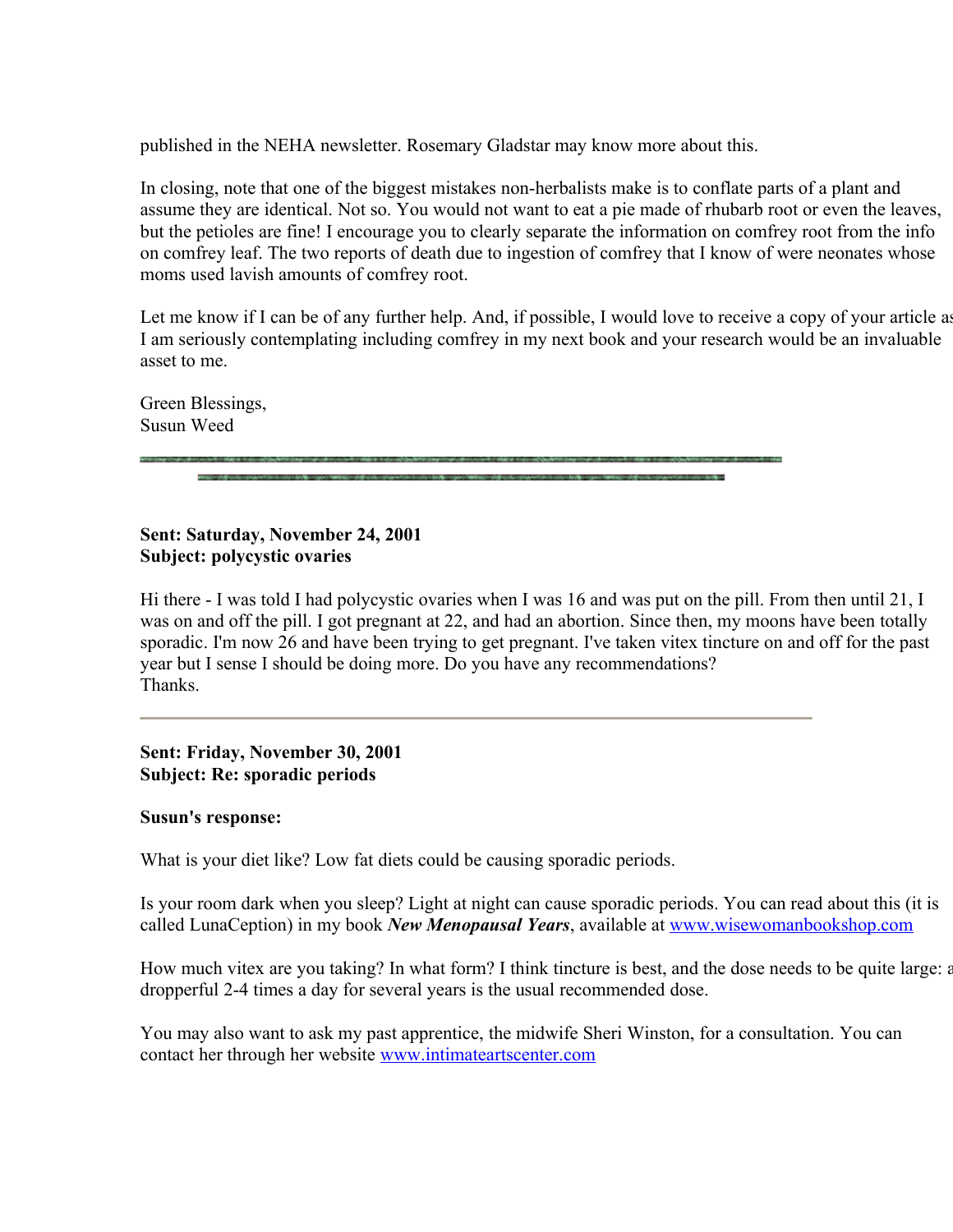Green Blessings, Susun Weed

**To: susunweed@herbshealing.com Sent: Sunday, November 25, 2001 Subject: healing journey**

Dear Susun:

I have read and admired your work for many years and I thank you for it. I am ready, after many years of healing, to get pregnant. I am 42, I eat well and do a lot of yoga. I am more afraid of the doctors involved than of birthing itself. My question is:

Do you know of any midwives/herbalists near Tucson, Arizona? maybe this is arrogant but I need to have faith in my own body and don't like the "high risk" approach. It's not that I expect to have a home birth but I would like to stay as grounded as I can and use as much alternative support as I can find

**Sent: Friday, November 30, 2001 Subject: Re: fertility after 40**

#### **Susun's response:**

Of course you are young enough to have a baby with no fear. For goodness sakes, our grandmothers had kids into their fifties.

I don't know midwives in Arizona. Perhaps MANA (Midwives association of North America) would give you a referral. I agree that you need someone who will support you; not someone who will fill you with fear.

As for a home birth, why not? If you are as healthy and strong as I suspect, you are at less risk than an unhealthy teenager!! Envision what you want and don't settle for less.

I would be negligent if I didn't mention my great book *Wise Woman Herbal for the Childbearing Year*. Also, there is a new section on fertility after 40 in the recently released *New Menopausal Years the Wise Woman Way*. Both books are available fro[mwww.wisewomanbookshop.com](http://www.herbalmedicinehealing.com/)

For a sample: check out my article [Feeling Frisky - Herbs for Fertility](http://www.susunweed.com/susunweedarticles.htm#an2) and [Fertility After Forty](http://www.susunweed.com/herbal_ezine/Weed%20newsletter_september%2001.htm#article)

Enjoy! Green Blessings, Susun Weed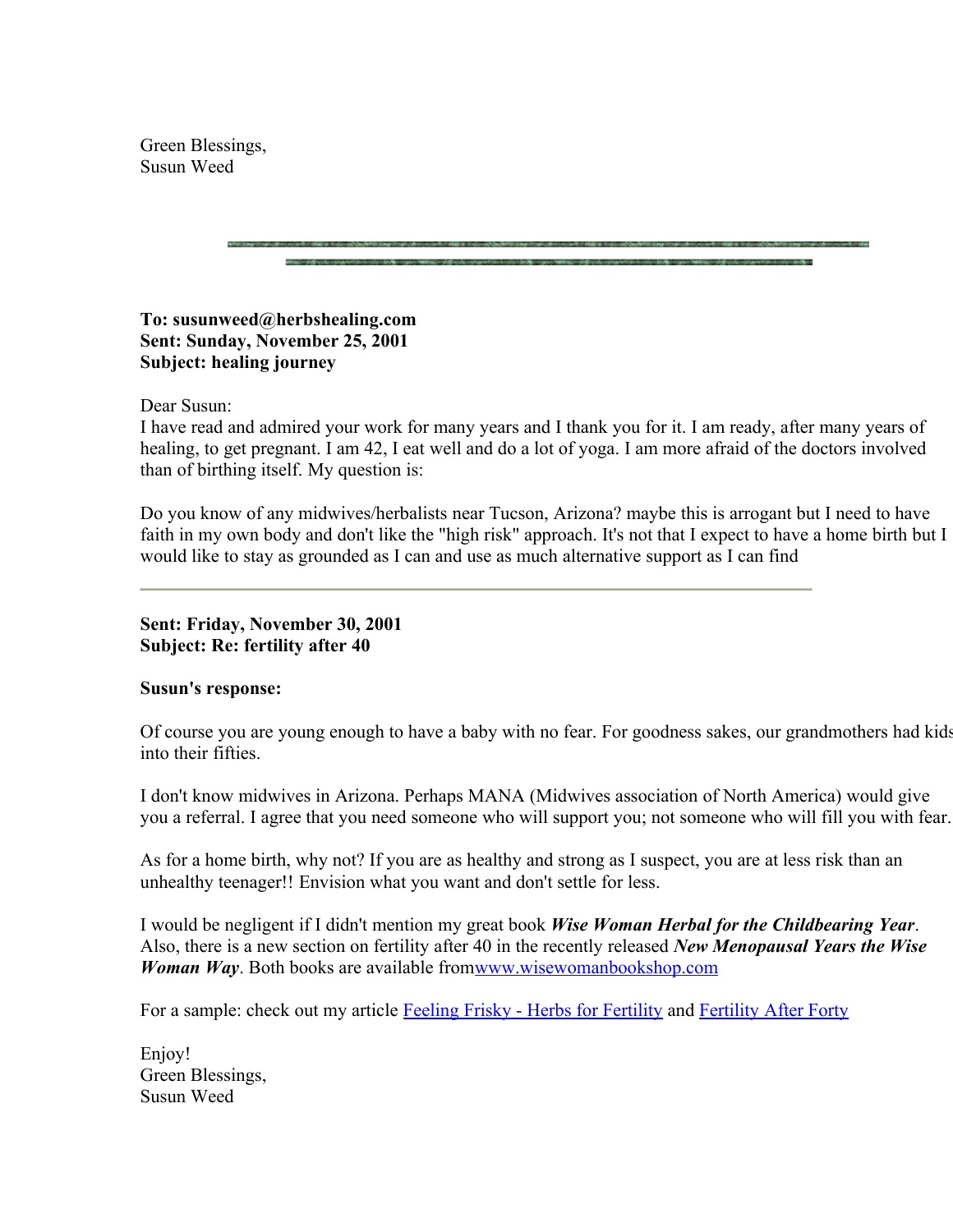**To: susunweed@herbshealing.com Sent: Thursday, November 29, 2001 Subject: BV**

Hello Susan, I am grateful for the opportunity to get your ideas regarding my ongoing problem. I have had BV (bacterial vaginitis) for almost one year and traditional therapies are not working. Do you have any plant recommendations? I have halfheartedly tried some infusions and propolis, but not with enough effort to reap any benefits. I am working on my underlying emotional issues regarding this problem but I would love some plant friends to help me along the way. I also want to avoid taking Flagyl, and that is the next route my doctor has suggested. Any info. would be greatly appreciated!!!

**Sent: Friday, November 30, 2001 Subject: Re: down there help**

#### **Susun's Response:**

The big antibacterial herb is echinacea. I use the tincture of the fresh root of E. purpurea or tincture of the dried or fresh root of E. augustifolia

A dose is one drop for every two pounds you weigh. (150 pounds = 75 drops) A dropperful is about 25 drops.

The dose can be taken 4-6 times a day for 10-14 days. In addition, I would do a sitz bath in water with apple cider vinegar in it once a day during the treatment.

Another useful antibacterial herb is yarrow. The tincture is used and a dose is about 25 drops 3-4 times a day. You could brew a quart of yarrow infusion and do a sitz bath in that, too.

Also, my past apprentice Sheri Winston does consultations on this kind of problem. You could visit her at www.intimateartscenter.com

G[reen Blessings,](http://www.susunweed.com/herbal_ezine/www.intimateartscenter.com) Susun Weed

**To: susunweed@herbshealing.com Sent: Tuesday, November 27, 2001**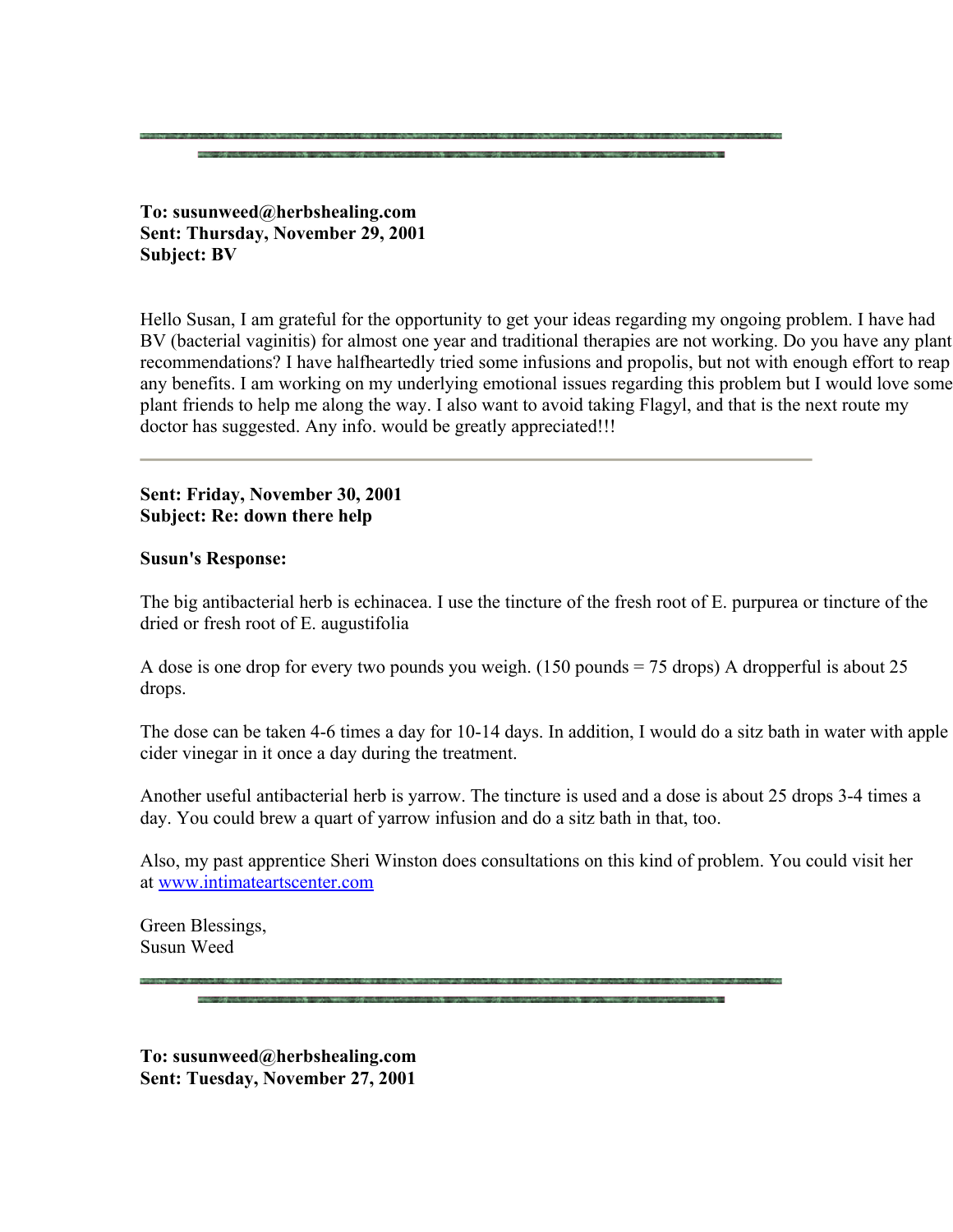#### **Subject: Estrace**

Dear Ms. Weed,

Do you have any information on hormone replace for women like me who have had complete hysterectomies? I would rather not take estrogen, but my doctor says I need it for my bones. Does my body still make estrogen? I take .5 mg of Estrace each day.

Thank you for any help you can give me.

#### **Sent: Friday, November 30, 2001 Subject: Re: hysterectomy does not mean you need to take hormones**

#### **Susun's Response:**

I know dozens of healthy women who have had complete hysterectomies and who take no hormones of any kind. Your doctor only knows what school taught. You must take care of yourself: eat well and exercise daily. My yoga teacher is in her 60s; had a hysterectomy more than 30 years ago. No hormones ever and she is vital and healthy. One of my past apprentices took hormones for three years after her hysterectomy, then threw them away and says she has never felt better. She is in her middle age and her bones are fine. If you want, I could ask her if she would be willing to talk (e-mail or phone) with you.

Yes, your adrenals make estrogen, your fat cells make estrogen, and there are plenty of berries, seeds, roots, and herbs that can help you make the estrogen you need.

Green Blessings, Susun Weed



**DO YOU HAVE A QUESTION FOR SUSUN WEED?**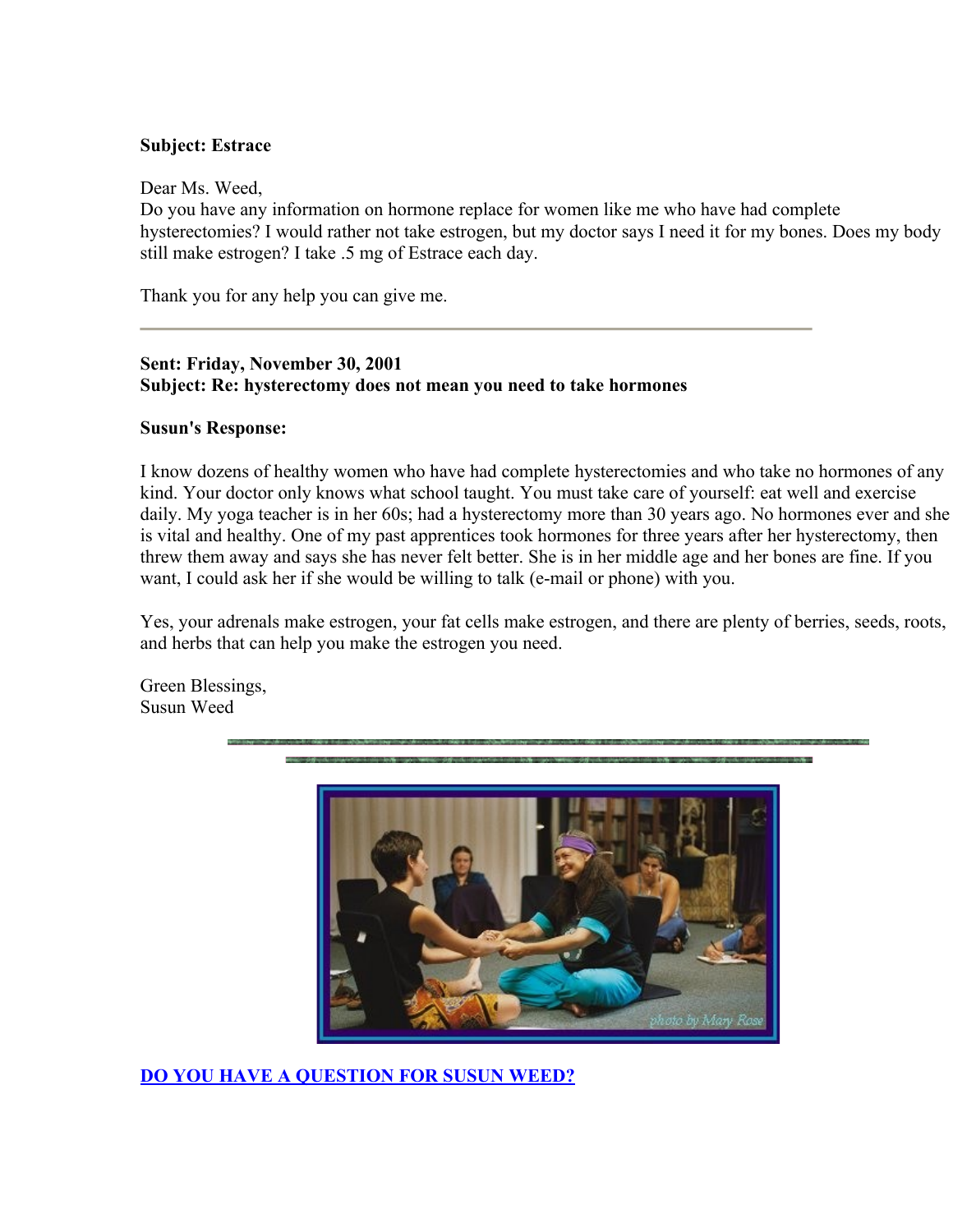Legal Disclaimer

#### top of page



### **Susun Weed's books include:**



#### *Wise Woman Herbal for the Childbearing Year*

Author: Susun S. Weed. Simple, safe remedies for pregnancy, childbirth, lactation, and newborns. Includes herbs for fertility and birth control. Foreword by Jeannine Parvati [Baker. 196 pages, index, illustrations.](http://www.herbalmedicinehealing.com/store/item_view.asp?estore_itemid=1000019) Price: \$11.95

**Order** at: **www.wisewomanbookshop.com**



#### *Healing Wise*

Author: Susun S. Weed. Superb herbal in the feminine-intuitive mode. Complete instructions for using common plants for food, beauty, medicine, and longevity. [Introduction b](http://www.herbalmedicinehealing.com/store/item_view.asp?estore_itemid=1000020)y Jean Houston. 312 pages, index, illustrations. Price: \$17.95 **Order** at: **www.wisewomanbookshop.com**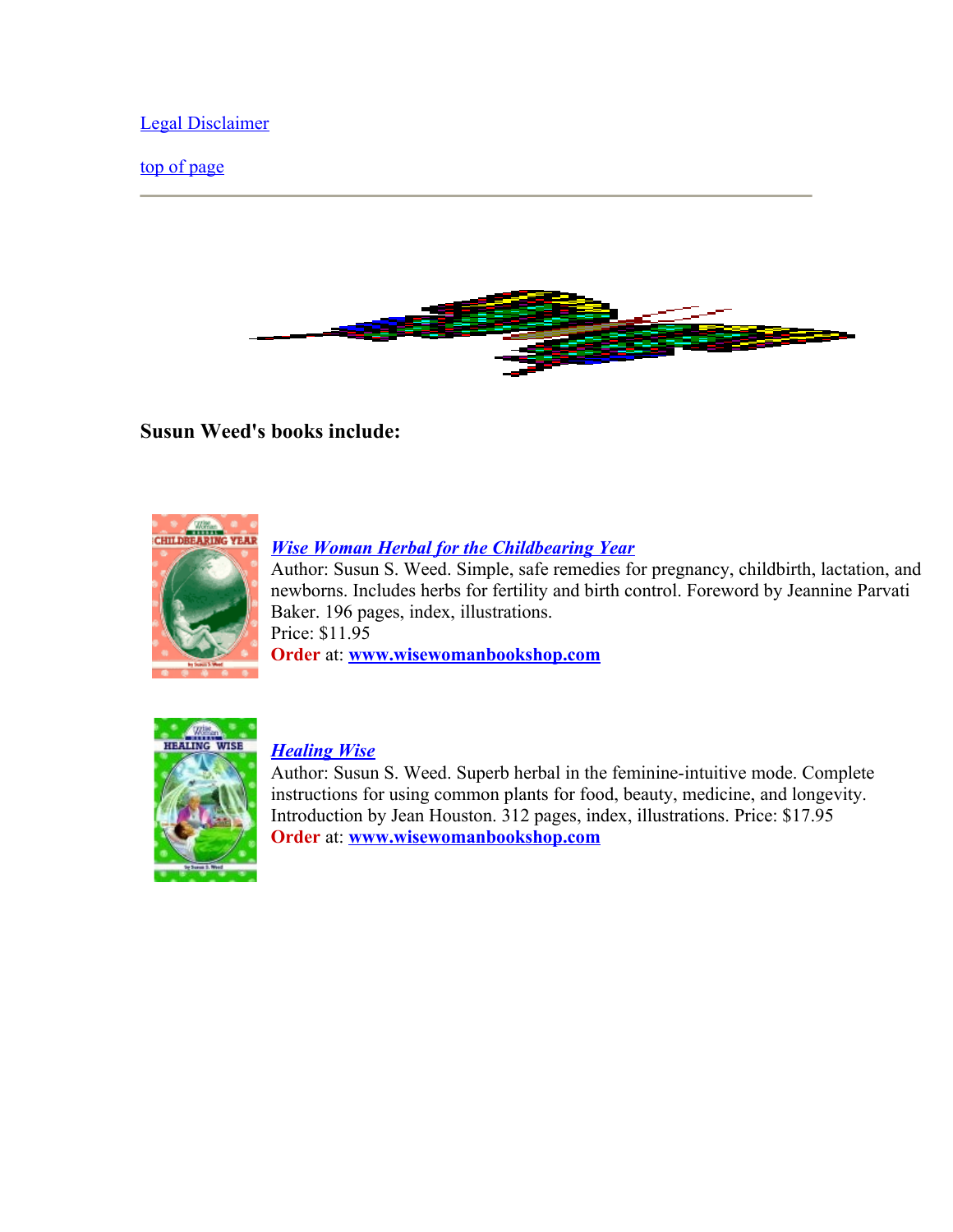

### *[NEW Menopausal Years the Wise Woman Way](http://www.herbalmedicinehealing.com/store/item_view.asp?estore_itemid=1000021)*

Author: Susun S. Weed. The best book on menopause is now better. Completely revised with 100 new pages. All the remedies women know and trust plus hundreds of new ones. New sections on thyroid health, fibromyalgia, hairy problems, male menopause, and herbs for women taking hormones. Recommended by Susan Love MD and Christiane Northrup MD. Introduction by Juliette de Bairacli Levy. 304 pages, index, illustrations. Price: \$16.95 **Order** at: **[www.wisewomanbookshop.com](http://www.herbalmedicinehealing.com/) For excerpts visit: [www.menopause-metamorphosis.com](http://www.menopause-metamorphosis.com/)**



# *[Breast Cancer? Breast Health!](http://www.herbalmedicinehealing.com/store/item_view.asp?estore_itemid=1000022)*

Author: Susun S. Weed. Foods, exercises, and attitudes to keep your breasts healthy. Supportive complimentary medicines to ease side-effects of surgery, radiation, chemotherapy, or tamoxifen. Foreword by Christiane Northrup, M.D. 380 pages, index, illustrations. Price: \$14.95 **Order** at: **[www.wisewomanbookshop.com](http://www.herbalmedicinehealing.com/)**



*Return to Weed Wanderings Menu at* [top of page](http://www.susunweed.com/herbal_ezine/Weed_letter_Jan-02.htm#top)

For permission to reprint Any content on this site, contact us at: [susunweed@herbshealing.com](mailto:susunweed@herbshealing.com)

**Check out our new Wise Woman website:** [www.herbshealing.com](http://www.herbshealing.com/)



*Weed Wanderings is sponsored by:*